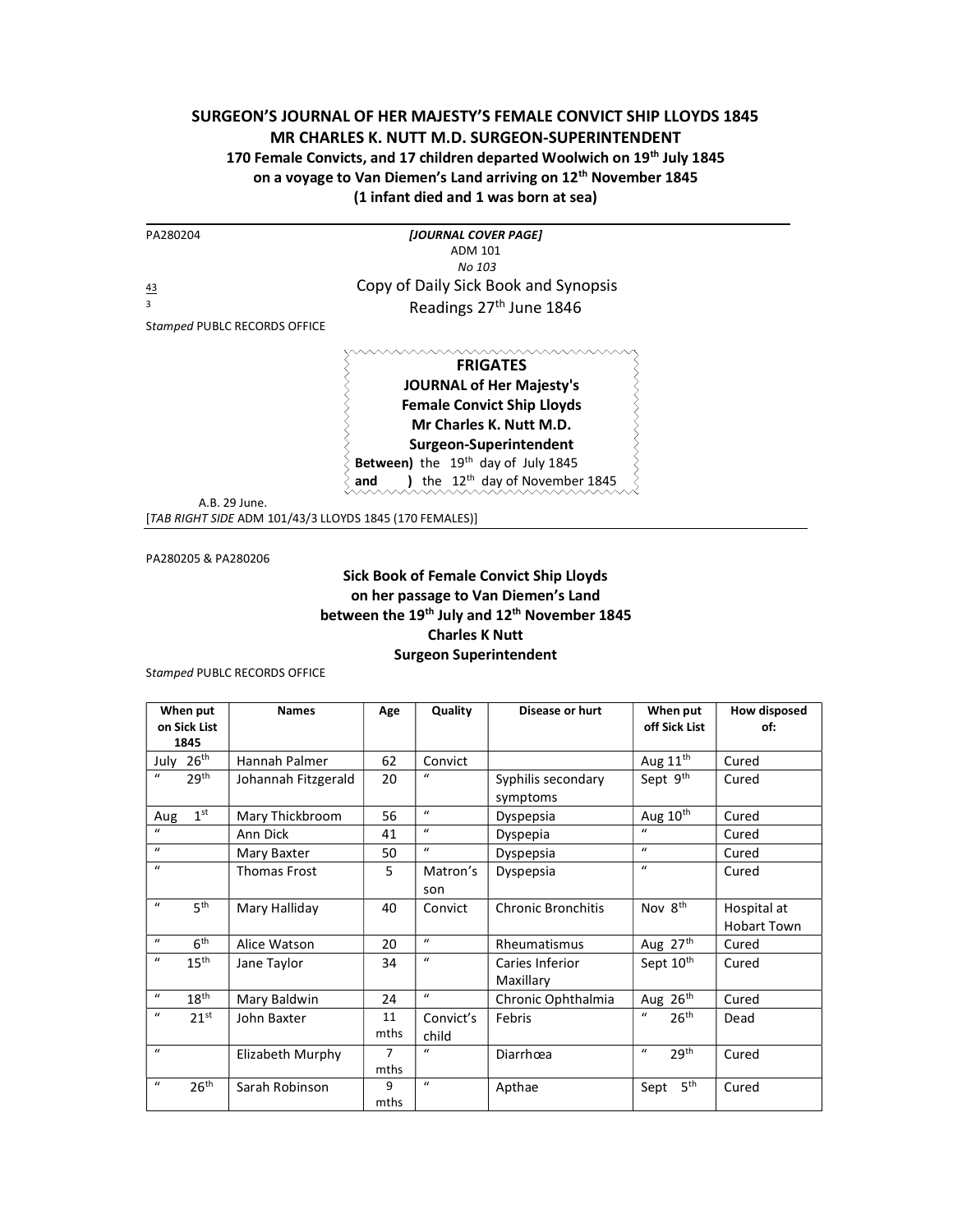| $\boldsymbol{u}$           | 28 <sup>th</sup> | Jane Wilson            | 25             | Convict          | Haemorrhoids            | $\boldsymbol{u}$           | 3 <sup>rd</sup>  | Cured              |
|----------------------------|------------------|------------------------|----------------|------------------|-------------------------|----------------------------|------------------|--------------------|
| Sept                       | 3 <sup>rd</sup>  | Mary A Birch           | 35             |                  | Diarrhœa &              | $\boldsymbol{u}$           | 25 <sup>th</sup> | Cured              |
|                            |                  |                        |                |                  | Rheumatismus            |                            |                  |                    |
| $\boldsymbol{u}$           | 5 <sup>th</sup>  | Agnes Lander           | 18             | $\overline{u}$   | Phlogosis               | $\boldsymbol{u}$           | $10^{th}$        | Cured              |
| $\boldsymbol{u}$           | 7 <sup>th</sup>  | Jane Gilderoy          | 22             | $\boldsymbol{u}$ | Cynanche Parotidæa      | $\boldsymbol{\mathcal{U}}$ | 5 <sup>th</sup>  | Cured              |
|                            |                  |                        |                |                  | [mumps]                 |                            |                  |                    |
| $\boldsymbol{u}$           | 9 <sup>th</sup>  | Mary Woodward          | 25             | $\boldsymbol{u}$ | <b>Scalded Foot</b>     | $\boldsymbol{u}$           | 23 <sup>rd</sup> | Cured              |
| $\boldsymbol{\mathcal{U}}$ | 10 <sup>th</sup> | Mary A Pritchard       | 20             | $\boldsymbol{u}$ | Diarrhœa                | $\boldsymbol{u}$           | 25 <sup>th</sup> | Cured              |
| $\boldsymbol{u}$           | $11^{th}$        | Hannah Palmer          | 52             | $\boldsymbol{u}$ | Podagra [gout]          | $\boldsymbol{u}$           | 29 <sup>th</sup> | Cured              |
| $\boldsymbol{u}$           | $12^{th}$        | Elizabeth Davis        | $\overline{2}$ | $\mathbf{u}$     | Diarrhœa                | $\boldsymbol{u}$           | 19 <sup>th</sup> | Cured              |
| $\boldsymbol{\mathcal{U}}$ | 16 <sup>th</sup> | Eliza Chivens          | 23             | $\boldsymbol{u}$ | Rheumatismus            | $\boldsymbol{\mathcal{U}}$ | 26 <sup>th</sup> | Cured              |
| $\boldsymbol{u}$           | 17t              | Ann Horn               | 17             | $\boldsymbol{u}$ | Rheumatismus            | $\boldsymbol{u}$           | 28 <sup>th</sup> | Cured              |
| $\boldsymbol{u}$           | 19 <sup>th</sup> | Rebecca Hall           | 19             | $\boldsymbol{u}$ | Diarrhœa                | Oct                        | 21 <sup>st</sup> | Cured              |
| $\boldsymbol{u}$           | 21 <sup>st</sup> | Mary Ann Williams      | 21             | $\boldsymbol{u}$ | Colica                  | $\boldsymbol{u}$           | 3 <sup>rd</sup>  | Cured              |
| $\boldsymbol{u}$           | 22 <sup>nd</sup> | Alice Watson           | 20             | $\boldsymbol{u}$ | Rheumatismus            | $\boldsymbol{u}$           | 17 <sup>th</sup> | Cured              |
| Oct                        | 1 <sup>st</sup>  | Ann Gardner            | 45             | $\boldsymbol{u}$ | Scorbutus               | Nov                        | 8 <sup>th</sup>  | Hospital at        |
|                            |                  |                        |                |                  |                         |                            |                  | Hobart Town.       |
| $\boldsymbol{u}$           | 4 <sup>th</sup>  | Grace Wood             | 26             | Convict          | Diarrhœa                | Oct                        | $10^{\text{th}}$ | Cured              |
| $\boldsymbol{u}$           | 6 <sup>th</sup>  | Jemima English         | 15             | $\mathbf{u}$     | Diarrhœa                | $\boldsymbol{u}$           | 29 <sup>th</sup> | Cured              |
| $\boldsymbol{u}$           | 8 <sup>th</sup>  | Mary Chappell          | 17             | $\boldsymbol{u}$ | Diarrhœa                | $\boldsymbol{u}$           | 29 <sup>th</sup> | Cured              |
| $\boldsymbol{u}$           | $12^{th}$        | <b>Bridget Kennedy</b> | 22             | $\boldsymbol{u}$ | Catarrhus               | $\boldsymbol{u}$           | 29 <sup>th</sup> | Cured              |
| $\boldsymbol{u}$           | 13 <sup>th</sup> | Mary Ann Hanlon        | 5              | Convict's        | <b>Enlarged Femoral</b> | $\boldsymbol{\mathcal{U}}$ | 28 <sup>th</sup> | Cured              |
|                            |                  |                        |                | child            | gland                   |                            |                  |                    |
| $\boldsymbol{u}$           |                  | Jemima Wilson          | 19             | Convict          | Catarrhus               | $\boldsymbol{u}$           | 20 <sup>th</sup> | Cured              |
| $\boldsymbol{u}$           | 14 <sup>th</sup> | Ann Buckley            | 42             | Convict          | Dyspepsia               | Nov                        | 10 <sup>th</sup> | Cured              |
| $\boldsymbol{\mathcal{U}}$ | 22 <sup>nd</sup> | Mary Ryan              | 22             | $\boldsymbol{u}$ |                         | $\boldsymbol{u}$           | $10^{\text{th}}$ | Cured              |
| $\boldsymbol{u}$           | 29 <sup>th</sup> | Agnes Lander           | 18             | $\boldsymbol{u}$ | Diarrhœa                | $\boldsymbol{u}$           | 10 <sup>th</sup> | Cured              |
| $\boldsymbol{\mathcal{U}}$ | 31 <sup>st</sup> | Margaret Murphy        | 11             | Convict's        | Epilepsia               | $\boldsymbol{\mathcal{U}}$ | 5 <sup>th</sup>  | Hospital at        |
|                            |                  |                        |                | child            |                         |                            |                  | <b>Hobart Town</b> |
| Nov                        | 3 <sup>rd</sup>  | Jane Taylor            | 34             | Convict          | Caries Inferior         | $\boldsymbol{u}$           | $12^{th}$        | Hospital at        |
|                            |                  |                        |                |                  | Maxillary               |                            |                  | <b>Hobart Town</b> |
| $\boldsymbol{\mathcal{U}}$ | 4 <sup>th</sup>  | Mary Hamilton          | 40             | $\boldsymbol{u}$ | Scorbutus               | $\boldsymbol{u}$           | 8 <sup>th</sup>  | Hospital at        |
|                            |                  |                        |                |                  |                         |                            |                  | <b>Hobart Town</b> |
| $\boldsymbol{u}$           | 5 <sup>th</sup>  | Jane Elson             | 20             | $\boldsymbol{u}$ | Rheumatismus            | $\boldsymbol{u}$           | 8 <sup>th</sup>  | Hospital at        |
|                            |                  |                        |                |                  |                         |                            |                  | <b>Hobart Town</b> |
| $\boldsymbol{u}$           | 6 <sup>th</sup>  | Ann Mayfield           | 32             | $\boldsymbol{u}$ | Diarrhœa                | $\boldsymbol{u}$           | 10 <sup>th</sup> | Cured              |

| Admitted on Sick<br>List | Discharged Cured | Died on board | Sent to Hospital | Average number of<br>Days with prisoner<br>on Sick List |
|--------------------------|------------------|---------------|------------------|---------------------------------------------------------|
| 42                       | 55               |               |                  | 16 $\frac{1}{2}$                                        |

Charles K Nutt Surgeon Superintendent

---------------------------------------------------------------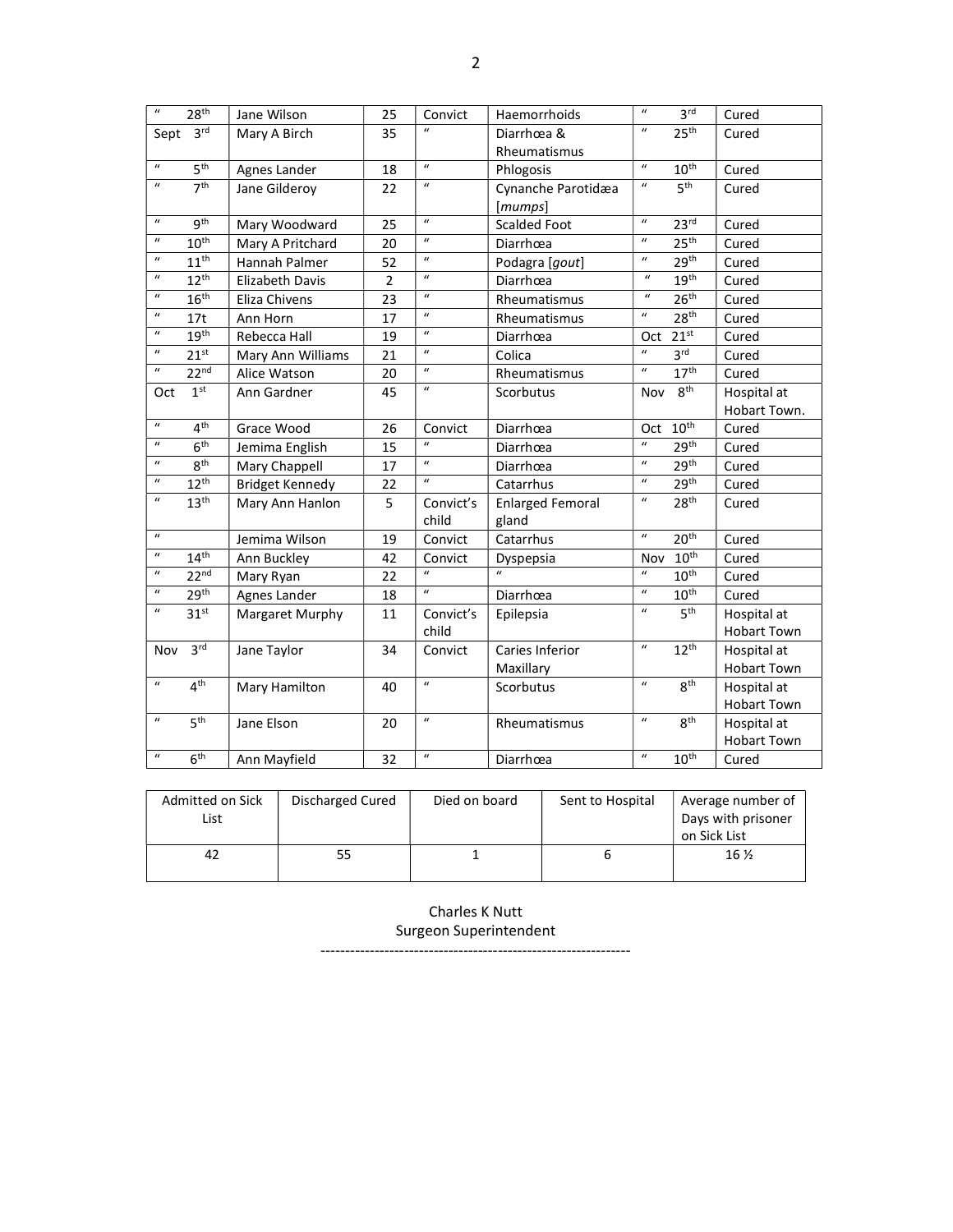PA280206

APPENDIX No 11, and Art. No. 32 of the Surgeon's Instructions. MEDICAL and SURGICAL JOURNAL of the "Lloyds" Convict Ship between the 19<sup>th</sup> of July and the 12<sup>th</sup> of November 1845 during which time the said Ship has been employed in carrying Female Convicts from England to Van Diemen's Land.

| Nature of<br><b>Disease</b> | No.<br>of<br>Case | Women's Names, ages,<br>qualities. Time when and<br>where taken ill, and how<br>disposed of | The History, Symptoms, Treatment, and Daily Progress of the Disease or<br>Hurt                                     |
|-----------------------------|-------------------|---------------------------------------------------------------------------------------------|--------------------------------------------------------------------------------------------------------------------|
| <b>Bronchitis</b>           | $\mathbf{1}$      | <b>Mary Halliday</b>                                                                        | A delicate woman subject to Chronic Bronchitis complained                                                          |
|                             |                   |                                                                                             | last evening from a mild attack of Chronic Bronchitis. She                                                         |
|                             |                   | Æt 41 Convict                                                                               | has been very seasick for several days. Bowels constipated,                                                        |
|                             |                   | 3rd August 1845                                                                             | had Pil Colocynth Comp ii last night which have operated                                                           |
|                             |                   | At Sea                                                                                      | well and today feels relieved, when breathing cough being<br>looser and expectoration now free.                    |
|                             |                   |                                                                                             | R Tinct Scillæ g'xxv                                                                                               |
|                             |                   |                                                                                             | Vin Antim Tart g <sup>t</sup> xv                                                                                   |
|                             |                   |                                                                                             | Aquæ $\zeta$ j M f <sup>t</sup> Haust Capiat j ter die et horâ somni<br>adde Tinct Opii g'xx.                      |
|                             |                   |                                                                                             | 4 <sup>th</sup> Breathing more oppressed during the night but relieved                                             |
|                             |                   |                                                                                             | towards morning after vomiting, has sense of tightness now                                                         |
|                             |                   |                                                                                             | in the chest, no pain. Pulse 80 and soft. Bowels open.<br>Cont. Haust ut heri ter die.                             |
|                             |                   |                                                                                             | 5 <sup>th</sup> Has less difficulty of respiration and is much wheezing or                                         |
|                             |                   |                                                                                             | mucous roll. Bowels open. Tongue clean. Pulse natural.                                                             |
|                             |                   |                                                                                             | Cont. Haust. ut antea.                                                                                             |
|                             |                   |                                                                                             | 6 <sup>th</sup> Sense of stuffing now more today. Expectoration<br>tenacious and ropy. Bowels regular. Pulse hard. |
|                             |                   |                                                                                             | Habeat. Haust. Mistura Ant Pot. Tartrate et [?]                                                                    |
|                             |                   |                                                                                             | Cont. Haust. statim.                                                                                               |
|                             |                   |                                                                                             | 7 <sup>th</sup> Had sensation of chocking last night. Cough incessant,                                             |
|                             |                   |                                                                                             | expectoration more freely today. Pulse natural.                                                                    |
|                             |                   |                                                                                             | Application Emplast Lyttæ [?]                                                                                      |
|                             |                   |                                                                                             | Haust ut antea.                                                                                                    |
|                             |                   |                                                                                             | 8 <sup>th</sup> Experienced relief from the blister which has risen well.<br>Pulse, Tongue & Skin natural.         |
|                             |                   |                                                                                             | Cont. Haust ut antea                                                                                               |
|                             |                   |                                                                                             | 9 <sup>th</sup> Breathing much relieved. Blister discharging freely.                                               |
|                             |                   |                                                                                             | Expectorates freely and mucous. Pulse, Tongue and Skin                                                             |
|                             |                   |                                                                                             | natural.                                                                                                           |
|                             |                   |                                                                                             | R Potassæ Nitrat g'x Ant Pot Tart g'i. Tinct Scillæ                                                                |
|                             |                   |                                                                                             | g'xv. Aquæ $\overline{\xi}$ j ter die.                                                                             |
|                             |                   | Carried forward                                                                             | Cont. Resinæ epispastico                                                                                           |
| PA208207                    | $\mathbf{1}$      | <b>Mary Halliday</b>                                                                        | 10 <sup>th</sup> August. Breathing much improved, expectorates freer.                                              |
|                             |                   | Continued                                                                                   | Bowels open. Blister discharging freely.                                                                           |
|                             |                   |                                                                                             | Cont. Haust ut heri et Cont. Resinæ                                                                                |
|                             |                   |                                                                                             | 12 <sup>th</sup> Breathing improved. Blister discharging freely, dressed                                           |
|                             |                   |                                                                                             | with Cont Resinæ.                                                                                                  |
|                             |                   |                                                                                             | Cont. Haustus ut antea bis die.                                                                                    |
|                             |                   |                                                                                             | 14 <sup>th</sup> Continues to improve, breathing less oppressed.<br>Expectoration mucous and free.                 |
|                             |                   |                                                                                             |                                                                                                                    |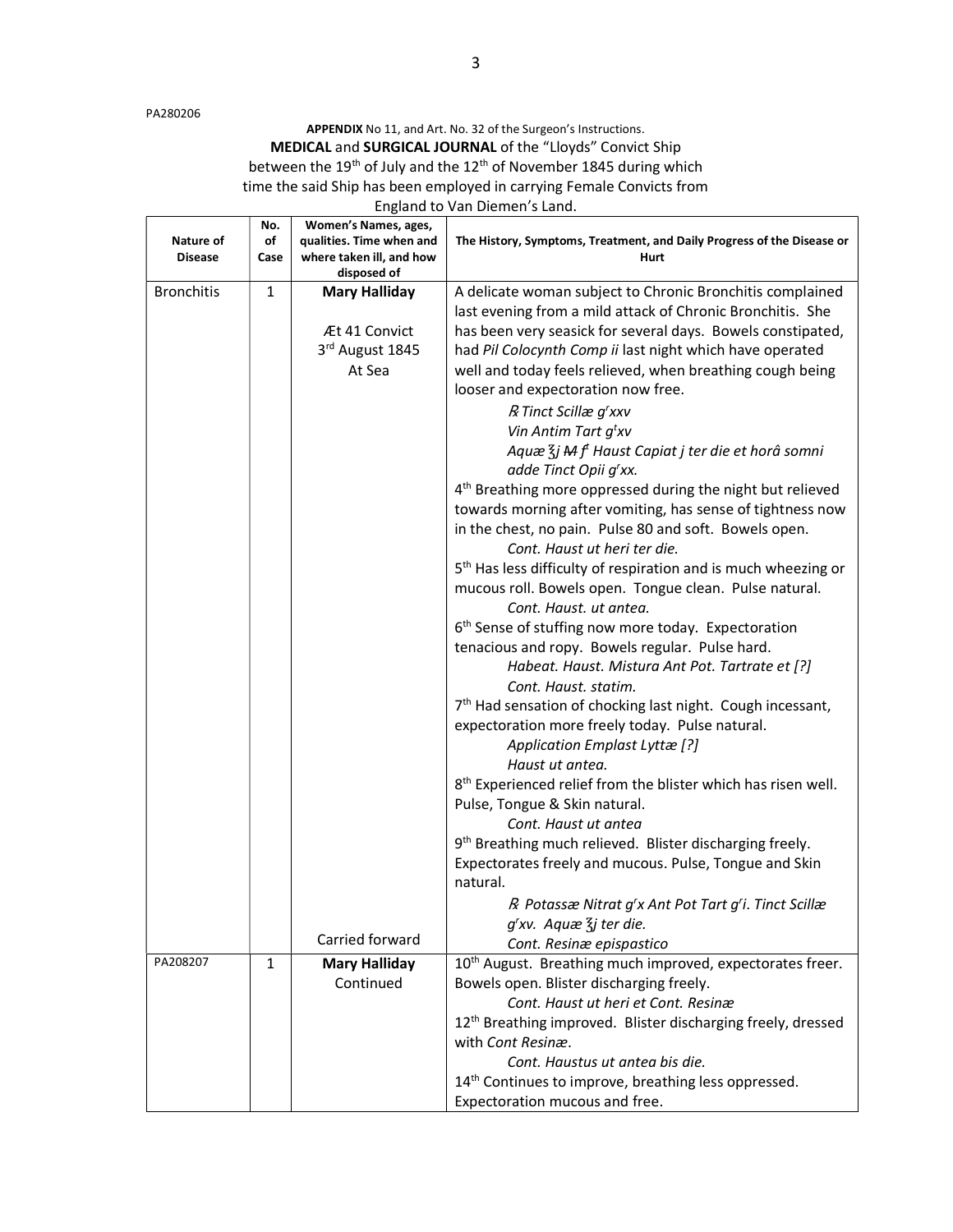|  | Cont. ut antea                                                           |
|--|--------------------------------------------------------------------------|
|  | 16 <sup>th</sup> Breathing at times laborious when the spasmodic         |
|  | attacks of Dyspnoea come on. Expectorates freely a                       |
|  | mucous thin fluid.                                                       |
|  | Cont. ut antea                                                           |
|  | 18 <sup>th</sup> Still has some oppressed breathing at times. Cough at   |
|  | times hard and stuffing. Extreme mucous roll over to the                 |
|  | Bronchi. Sputa mucous frothy and tenacious is large in                   |
|  | quantity of salt taste, no appearance of Blood. Pulse                    |
|  | natural. Bowels open. Blister has nearly healed.                         |
|  |                                                                          |
|  | R Mist. Ammonia Zvj                                                      |
|  | Tinct Scillæ zii                                                         |
|  | Sp. Ammonia zj. M fiat mistura. capiat $\overline{\xi}$ j ter die.       |
|  | 19 <sup>th</sup> Breathing very severe last night. Took some Sp: Vol.    |
|  | Cornu Cervi g'xxv after which the expectoration was freer                |
|  | with relief to the breathing. Bowels open. Pulse 86.                     |
|  | Perspires very much at night.                                            |
|  | Cont. Mistura ut antea et adde ung. Ext Conii g'iv.                      |
|  | 20 <sup>th</sup> Breathing was rather more oppressed in the early part   |
|  | of last night, but towards midnight had a free expectoration             |
|  | which relieved the breathing and feels now pretty                        |
|  | comfortable. Bowels regular. Pulse natural. Tongue clean.                |
|  | Voice suppressed.                                                        |
|  | Cont. Haust ut antea ter die.                                            |
|  | 21 <sup>st</sup> Breathing much improved. Cough and Expectorant less.    |
|  | Bowels have been much purged during the night.                           |
|  | Tinct Pulv. Rhei. Comp. 3j statim                                        |
|  | R Tinct Scillæ g'xx                                                      |
|  | Ant Nit Potassæ 3j                                                       |
|  | Tinct Scillæ g'x horâ somni sumendus                                     |
|  | 22 <sup>nd</sup> Has had less oppression of Breathing. Cough not very    |
|  | troublesome. Cough deep and stuffing with a blowing                      |
|  | sound under the sternum. Expectoration mucous. Pulse 86                  |
|  | and rather sharp. Perspires a good deal at night and has                 |
|  | lost fluid lately.                                                       |
|  | Cont. Haust ter die ut supra 21 <sup>st</sup> nocte                      |
|  | 23 <sup>rd</sup> Breathing much oppressed last night, had a dose of Spt. |
|  | Vol. Cor. Cervi which relieved the breathing and the                     |
|  | Expectoration became more free. Today the Breathing is                   |
|  | freer. Voice stronger. Pulse 80. Bowels regular.                         |
|  | Perspiration at night profuse. Expectoration mucous.                     |
|  | R Tinct Scillæ g'xv                                                      |
|  | Sp. Vol Cor Cervi g'xx                                                   |
|  |                                                                          |
|  | Ext Conii g'v<br>Aquæ $\frac{7}{3}$ j M Pil. Haust. Capiat j ter die.    |
|  |                                                                          |
|  | 24 <sup>th</sup> Breathing has been much improved. Expectoration less    |
|  | mucous without medicine to suppress the mucous roll to                   |
|  | the Bronchis. Voice stronger. Perspiration rather more at                |
|  | night.                                                                   |
|  | Cont. Haust statim ter die.                                              |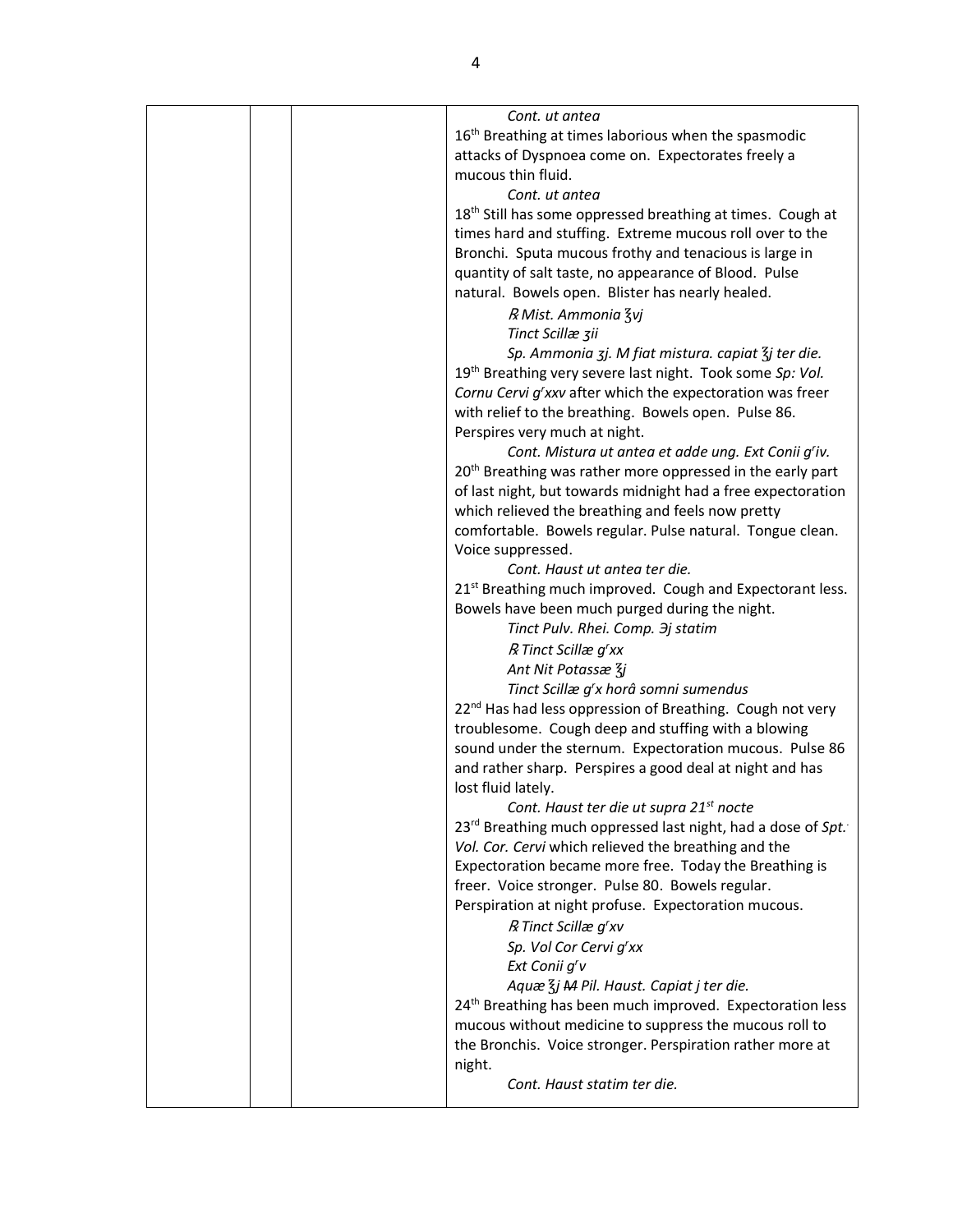|                   |              |                      | 27 <sup>th</sup> Improving Cough and Expectoration not so thick,<br>brought up everything. Voice stronger. Pulse natural.<br>Tongue clean. Bowels regular. Perspires less at night.<br>Cont. Haust ut antea ter die.<br>30 <sup>th</sup> Cough rather more troublesome last night, easier<br>today. Expectoration thinner and now easily brought.<br>Breathing much freer. Voice stronger. Bowels open. Pulse,<br>Tongue and Skin natural.<br>Cont. Haust ut antea bis die.<br>3rd September. Improving. Cough much easier.<br>Expectoration less. Breathing regular. Appetite good.<br>Voice nearly natural.<br>R Tinct Scillæ g'xx<br>$R$ Nit. Potassæ $\zeta$ j $M$ $ft$ Haust bis die<br>et Ext. Hyoscm g'v nocte.<br>6 <sup>th</sup> Improving generally. Bowels rather confined.<br>Habeat Sulphat Magnes ziv [?] Cont Haust.<br>9 <sup>th</sup> Has increased her cough by taking cold. Breathing rather<br>more oppressed with more expectoration.<br>Cont. Haust. et supra bis die<br>10 <sup>th</sup> Cough has been more troublesome. Expectoration<br>smaller quantity and mucous. Voice low and whispering, no<br>pain in the chest and has rather gained strength lately.<br>Pulse natural.<br>R Nitrat. Potassæ $\zeta j$<br>Antimon. Genitian Extract g'j<br>Tinct Scillæ 3j |
|-------------------|--------------|----------------------|----------------------------------------------------------------------------------------------------------------------------------------------------------------------------------------------------------------------------------------------------------------------------------------------------------------------------------------------------------------------------------------------------------------------------------------------------------------------------------------------------------------------------------------------------------------------------------------------------------------------------------------------------------------------------------------------------------------------------------------------------------------------------------------------------------------------------------------------------------------------------------------------------------------------------------------------------------------------------------------------------------------------------------------------------------------------------------------------------------------------------------------------------------------------------------------------------------------------------------------------------------------------------------------------|
|                   |              |                      | Ext. Hyoscm $3f^t$                                                                                                                                                                                                                                                                                                                                                                                                                                                                                                                                                                                                                                                                                                                                                                                                                                                                                                                                                                                                                                                                                                                                                                                                                                                                           |
|                   |              | Carried Forward      | Aquæ $\frac{7}{3}$ j M fiat Mistura Capiat $\frac{7}{3}$ j bis die.                                                                                                                                                                                                                                                                                                                                                                                                                                                                                                                                                                                                                                                                                                                                                                                                                                                                                                                                                                                                                                                                                                                                                                                                                          |
| PA280208          | $\mathbf{1}$ | <b>Mary Halliday</b> | since the 5 <sup>th</sup> .                                                                                                                                                                                                                                                                                                                                                                                                                                                                                                                                                                                                                                                                                                                                                                                                                                                                                                                                                                                                                                                                                                                                                                                                                                                                  |
| <b>Bronchitis</b> |              | Continued            | Tinct Pulv. Rhei Comp 3j statim.                                                                                                                                                                                                                                                                                                                                                                                                                                                                                                                                                                                                                                                                                                                                                                                                                                                                                                                                                                                                                                                                                                                                                                                                                                                             |
|                   |              |                      | Continuatur Haust ut antea                                                                                                                                                                                                                                                                                                                                                                                                                                                                                                                                                                                                                                                                                                                                                                                                                                                                                                                                                                                                                                                                                                                                                                                                                                                                   |
|                   |              |                      | 8 <sup>th</sup> Bowels moved twice yesterday since which she had no<br>vomiting. Breathing much relieved, a little expectoration<br>and has mucous with some traces of purulent matter.                                                                                                                                                                                                                                                                                                                                                                                                                                                                                                                                                                                                                                                                                                                                                                                                                                                                                                                                                                                                                                                                                                      |
|                   |              |                      | R Spt. Æther Nit. 3fs.                                                                                                                                                                                                                                                                                                                                                                                                                                                                                                                                                                                                                                                                                                                                                                                                                                                                                                                                                                                                                                                                                                                                                                                                                                                                       |
|                   |              |                      | Tinct Scillæ g'xv.                                                                                                                                                                                                                                                                                                                                                                                                                                                                                                                                                                                                                                                                                                                                                                                                                                                                                                                                                                                                                                                                                                                                                                                                                                                                           |
|                   |              |                      | Aquæ $\frac{7}{3}$ j M fiat Haustus bis die sumend.                                                                                                                                                                                                                                                                                                                                                                                                                                                                                                                                                                                                                                                                                                                                                                                                                                                                                                                                                                                                                                                                                                                                                                                                                                          |
|                   |              |                      | Tinct Opii 3fs horâ somni<br>9 <sup>th</sup> Continues nearly as yesterday. Pulse rather quick.                                                                                                                                                                                                                                                                                                                                                                                                                                                                                                                                                                                                                                                                                                                                                                                                                                                                                                                                                                                                                                                                                                                                                                                              |
|                   |              |                      | Cont. Haust. Alvine et adde Tinct Digital. g <sup>tt</sup> xii.                                                                                                                                                                                                                                                                                                                                                                                                                                                                                                                                                                                                                                                                                                                                                                                                                                                                                                                                                                                                                                                                                                                                                                                                                              |
|                   |              |                      | 11 <sup>th</sup> Has had some cough during the night. Expectoration                                                                                                                                                                                                                                                                                                                                                                                                                                                                                                                                                                                                                                                                                                                                                                                                                                                                                                                                                                                                                                                                                                                                                                                                                          |
|                   |              |                      | more purulent.                                                                                                                                                                                                                                                                                                                                                                                                                                                                                                                                                                                                                                                                                                                                                                                                                                                                                                                                                                                                                                                                                                                                                                                                                                                                               |
|                   |              |                      | Contin. Haust ut antea<br>15 <sup>th</sup> Has been rather troubled with her cough.                                                                                                                                                                                                                                                                                                                                                                                                                                                                                                                                                                                                                                                                                                                                                                                                                                                                                                                                                                                                                                                                                                                                                                                                          |
|                   |              |                      | Expectoration is larger in quantity and mucous purulent.<br>Pulse 90.                                                                                                                                                                                                                                                                                                                                                                                                                                                                                                                                                                                                                                                                                                                                                                                                                                                                                                                                                                                                                                                                                                                                                                                                                        |
|                   |              |                      | Cont. Haust, ut antea bis die.                                                                                                                                                                                                                                                                                                                                                                                                                                                                                                                                                                                                                                                                                                                                                                                                                                                                                                                                                                                                                                                                                                                                                                                                                                                               |
|                   |              |                      | 17 <sup>th</sup> Has been very free from difficult respiration or cough.                                                                                                                                                                                                                                                                                                                                                                                                                                                                                                                                                                                                                                                                                                                                                                                                                                                                                                                                                                                                                                                                                                                                                                                                                     |
|                   |              |                      | Expectoration slight. Pulse 80. Hectic flush, no fever.                                                                                                                                                                                                                                                                                                                                                                                                                                                                                                                                                                                                                                                                                                                                                                                                                                                                                                                                                                                                                                                                                                                                                                                                                                      |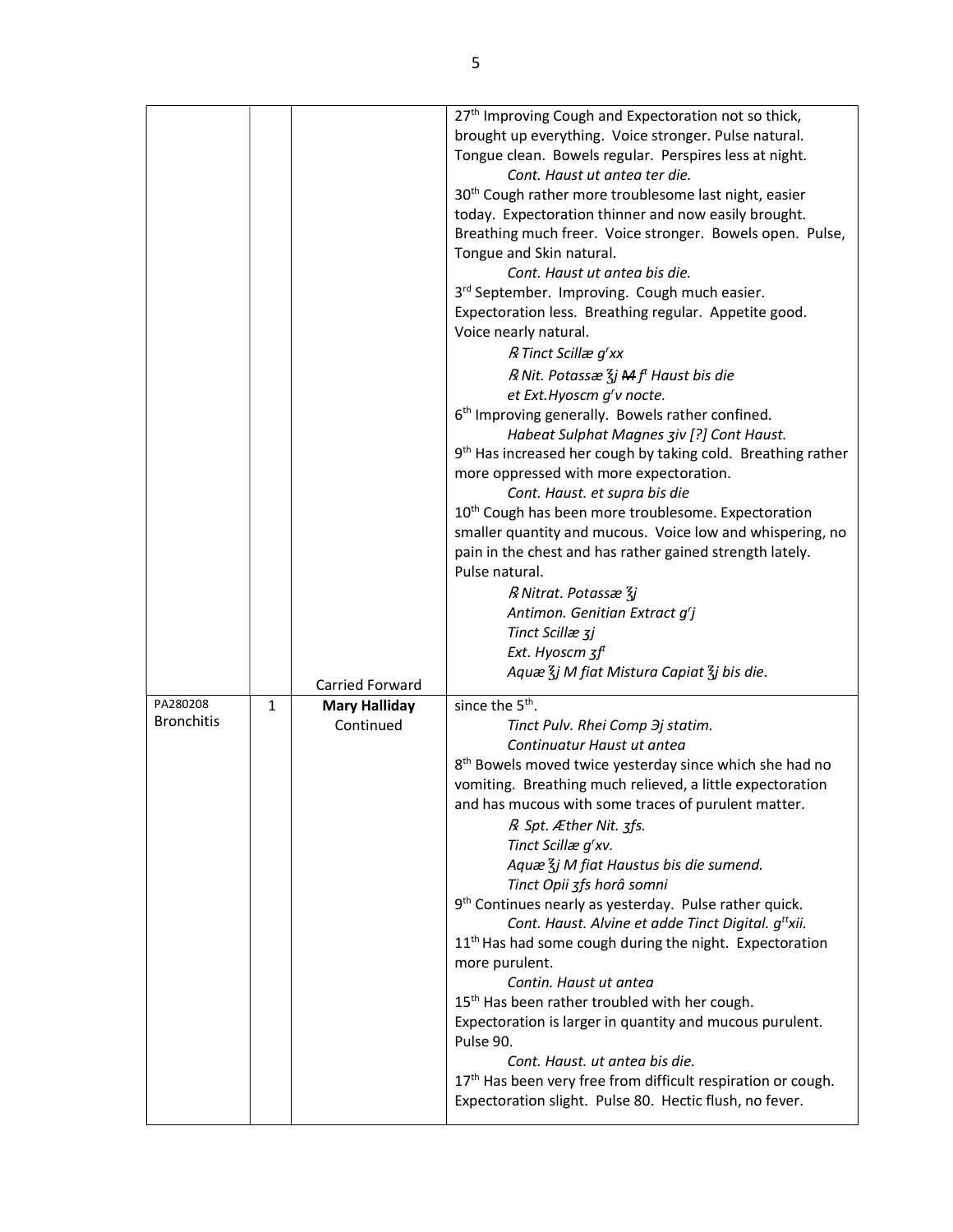|        |                |                                                            | R Tinct. Digital g'xv.<br>Sp. Æther Nit. $q^{tt}xx$<br>Tinct Opii 3fs.<br>Aquæ $\frac{7}{3}$ j M fiat Haustus horâ somni sumend.                                                                                                                                                                                                                                     |
|--------|----------------|------------------------------------------------------------|----------------------------------------------------------------------------------------------------------------------------------------------------------------------------------------------------------------------------------------------------------------------------------------------------------------------------------------------------------------------|
|        |                |                                                            | 20 <sup>th</sup> Has been liberally free from cough or difficult<br>respiration. Expectoration smaller in quantity and purulent<br>and the Bowels were constipated. She had last night Pil<br>Purg j which has operated.<br>Repetatur Haust horâ somni.                                                                                                              |
|        |                |                                                            | 25 <sup>th</sup> Has been comparatively free from cough or<br>Expectoration, breathing short and hurried. She is much<br>emaciated but has hectic sweats at night.<br>Cont. Haust.                                                                                                                                                                                   |
|        |                |                                                            | 30 <sup>th</sup> Continues improving, cough not troublesome.<br>Expectoration small in quantity and purulent.<br>Omitt. Medicament                                                                                                                                                                                                                                   |
|        |                |                                                            | 2 <sup>nd</sup> November. Complained yesterday of slight Rheumatic<br>pains and at night had Pulv. Ipecac Comp. g'x which have<br>removed the pain.                                                                                                                                                                                                                  |
|        |                |                                                            | 8 <sup>th</sup> Sent to the Hospital at Hobart Town. The Breathing<br>being short and quick with loud and harsh sound on                                                                                                                                                                                                                                             |
|        |                | 8 <sup>th</sup> November<br>Hospital<br><b>Hobart Town</b> | inspiration, expectoration free. Says she has no difficulty of<br>respiration. Cough slight, little or no expectoration. Pulse<br>80. Face flushed. No night sweats and has lost flesh.                                                                                                                                                                              |
| Febris | $\overline{2}$ | <b>John Baxter</b><br>Ætat 11 months                       | Four days since one of the prisoners bathed this infant in a<br>tub of hot water and then kept him exposed to the sun for<br>some time by which the skin about the forehead became                                                                                                                                                                                   |
|        |                | Convict's child<br>21 <sup>st</sup> August<br>At Sea       | blistered, which healed in two days. Last evening his<br>Mother brought him to the Hospital, labouring under Fever.<br>She stated that he was very sick. Bowels purged, stools<br>green, skin hot. Pulse quick. Tongue not furred, restless at<br>night, constantly dozing and moaning, refused the breast<br>and food. Had last night Hydrarg Chlorid g'j which has |
|        |                |                                                            | operated several times with griping. Stools green.<br>Habeat Pulv, Rhei g'iv. Cont Magnes. g'iij statim.<br>Repetatur Hydrarg Chlorid. gj. horâ somni.<br>Applict' Aquæ frigida capitis.                                                                                                                                                                             |
|        |                |                                                            | 22 <sup>nd</sup> Less Fever on him today. Bowels much purged. Stools<br>green, lays in a comatose state, pale and sickly<br>countenance. Pulse very quick. Skin not as hot. Has not<br>vomited since last night.                                                                                                                                                     |
|        |                |                                                            | R. Carbonate Magnes g'v<br>Aq. Menth. pip 3j. M. statim sumendus<br>Repetatur. Hydrarg. Chlorid. gj. horâ somni.<br>23rd Was laying last night in a semi-comatose state. Eyes<br>natural. Countenance is sallow. Bowels much purged, and                                                                                                                             |
|        |                |                                                            | vomiting. Stools green. Today was more lively. Bowels not<br>so much purged. Stools more natural. Heat of skin less.<br>Not so comatose.<br>Sumat Ol. Ricini 3fs. st.                                                                                                                                                                                                |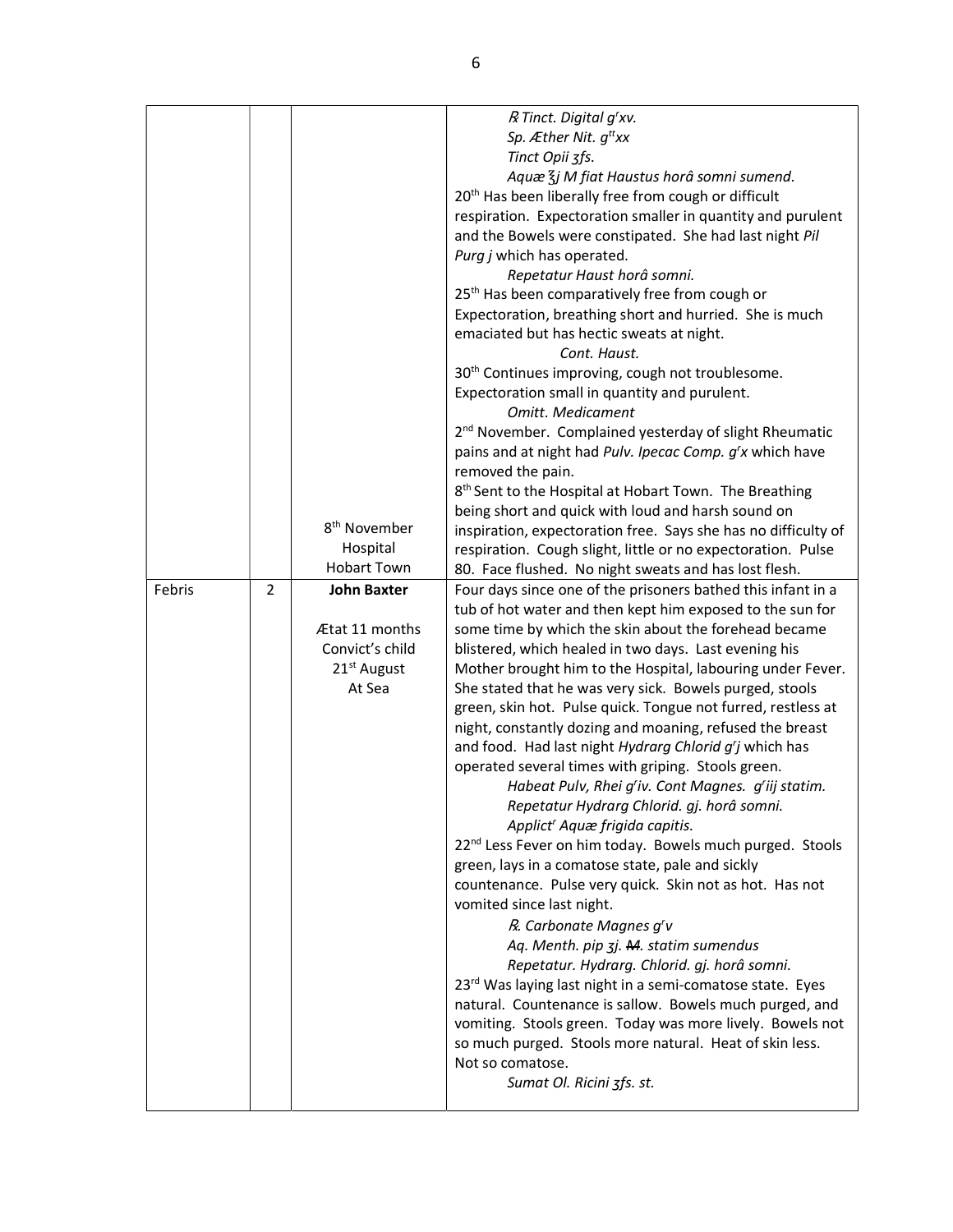| Repetat' Hydrarg Chlorid. Acet. Cont. Aq. frigid.                                                                                                  |  |
|----------------------------------------------------------------------------------------------------------------------------------------------------|--|
| capitis<br>24 <sup>th</sup> Has been more lively since last night. Moans a good                                                                    |  |
| deal in his sleep. Bowels open twice in the night. Stool was                                                                                       |  |
| green. Was some heat and tumefaction over the bowels                                                                                               |  |
| which appear to be painful on pressure. Tongue slightly                                                                                            |  |
| coated. Pulse quick and small. Countenance not so sallow.                                                                                          |  |
| Sumat. Cont. Magnes g'x et Aq. Menth. pip 3j st.                                                                                                   |  |
| Repetat' Hydrarg Chlorid. gj horâ somni.                                                                                                           |  |
| Applicatur Fotus Calidus Abdomini frequenter.                                                                                                      |  |
| 25 <sup>th</sup> Was more soporose last night, but appears more lively                                                                             |  |
| today. Bowels still relaxed. Heat and some tumefaction                                                                                             |  |
| about the bowels which appear to be                                                                                                                |  |
| PA280209<br>$\overline{2}$<br>25 <sup>th</sup> August - painful on pressure. Stools not so green, more<br><b>John Baxter</b>                       |  |
| Continued<br>of whitish colour. Tongue slightly furred not dry. Pulse still                                                                        |  |
| quick with some heat of skin. Pupils natural. Has taken                                                                                            |  |
| some nourishment.                                                                                                                                  |  |
| Repetatur Cont. Magnes. in Aq. Menth pip ut antea.                                                                                                 |  |
| Continuatur Hydrarg Chlorid gj horâ somni.                                                                                                         |  |
| Fotus Calidus Abdomini et Aq frididæ capiti                                                                                                        |  |
| 26 <sup>th</sup> Child much easier last. night with less inclination to                                                                            |  |
| somnolence. Bowels open four times since yesterday.                                                                                                |  |
| Stools open light straw colour, with some mucus. Heat of                                                                                           |  |
| skin rather less. Pulse still very quick. Tongue not furred,                                                                                       |  |
| no heat in the mouth or any appearance of redness about                                                                                            |  |
| the gums. Child much debilitated. Has taken a little food.                                                                                         |  |
| R. Pulv. Rhei g'iii                                                                                                                                |  |
| Cont. Magnes giv                                                                                                                                   |  |
| Aq Menth pip 3j M statim sumendus                                                                                                                  |  |
| 5 <sup>th</sup> The child has sunk very rapidly within the last two hours.                                                                         |  |
| Had been very lively till 2 pm. Bowel moved three times.                                                                                           |  |
| Stools yellow with some green. Pulse very quick. Skin hot                                                                                          |  |
| and dry. Tongue not furred, no redness or heat about the                                                                                           |  |
| gums.                                                                                                                                              |  |
| R. Tinct Opii g'iv                                                                                                                                 |  |
| Vin Antim Potass Tart. g'iii                                                                                                                       |  |
| Aquæ zij M ft Haust. statim sumend.                                                                                                                |  |
| 10 <sup>th</sup> Bowels have not been moved since taking the medicine.                                                                             |  |
| Lays in a comatose state. Breathing short and hurried.                                                                                             |  |
| Pulse very quick. Abdomen tumid and hotter than natural.                                                                                           |  |
| He continued gradually sinking till 11.30 pm. when he                                                                                              |  |
| expired.                                                                                                                                           |  |
| Fever from exposure to the sun leading to congestion of the                                                                                        |  |
| 26 <sup>th</sup> August<br>Brain and Inflammation of the mucous membrane of the<br>Dead                                                            |  |
| Intestines.                                                                                                                                        |  |
| 3<br>Diarrhoea<br><b>Rebecca Halls</b><br>Has been complaining for several days of disordered bowels                                               |  |
| with spongy gums, loss of appetite and vomiting of bilious                                                                                         |  |
|                                                                                                                                                    |  |
| Æt 19 Convict<br>matter; has been taking Aperients of Pil Hydrarg with Pulv                                                                        |  |
| 19 September<br>Rhei Comp et Ol Ricini and her mouth has been improving,<br>At Sea<br>still the Diarrhoea continues with vomiting of green bilious |  |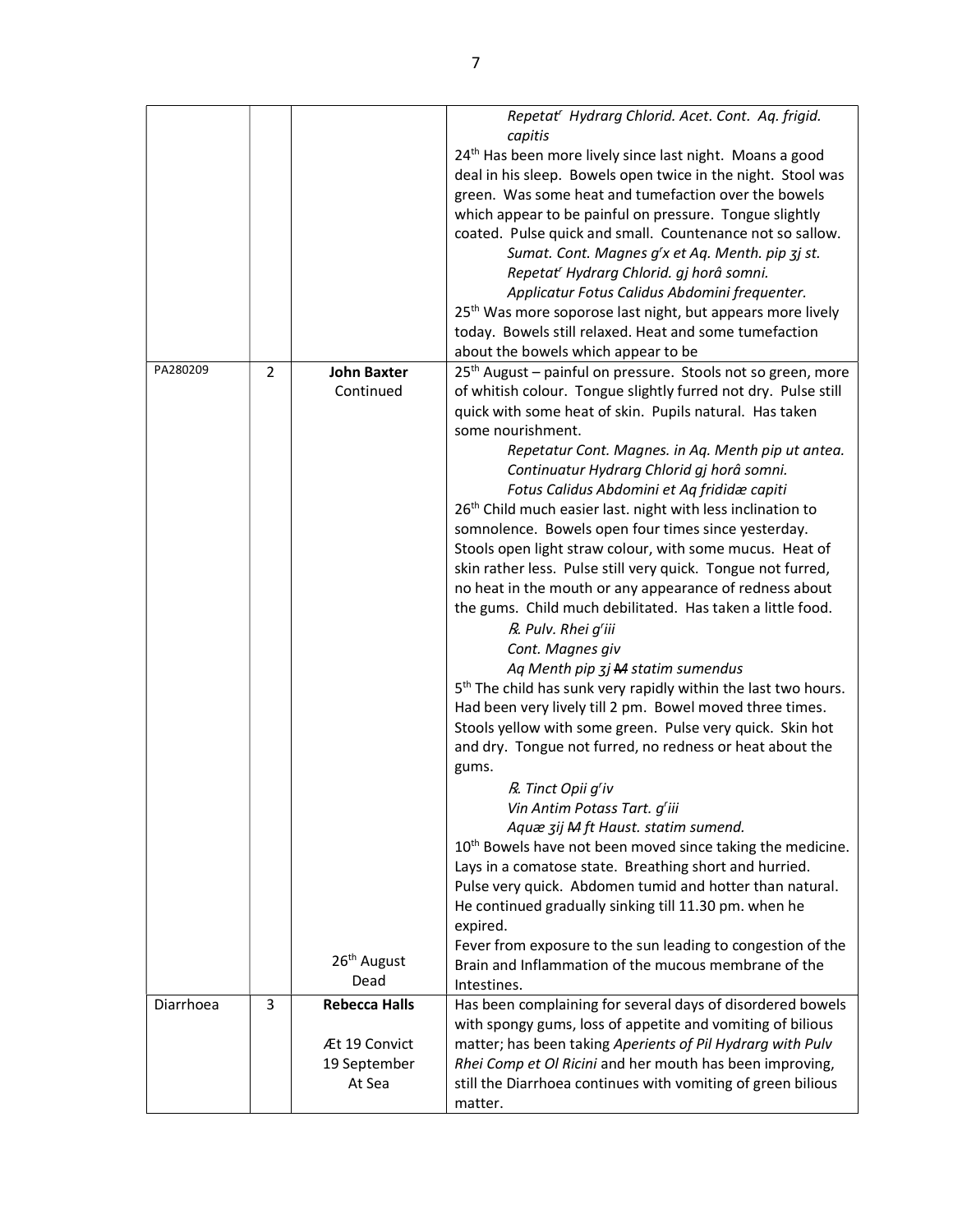|           |   |                      | Sumat Pil. Hydrarg c Spj bis die                                         |
|-----------|---|----------------------|--------------------------------------------------------------------------|
|           |   |                      | 20 <sup>th</sup> Bowels have been moved four times since yesterday       |
|           |   |                      | with some griping. Stools more firm. Tongue white, gums                  |
|           |   |                      | not so swollen and spongy. Vomiting still continues.                     |
|           |   |                      | R Ol Ricini g' zii                                                       |
|           |   |                      | Tinct Opii q <sup>tt</sup> xii                                           |
|           |   |                      | AquæMenth pip $g^{t}$ Zj M ft Haustus statim sum.                        |
|           |   |                      |                                                                          |
|           |   |                      | R Hydrarg Submur gvj                                                     |
|           |   |                      | Opii gj horâ somni sumend                                                |
|           |   |                      | Applicatur Emplast Lyttæ Epigastria.                                     |
|           |   |                      | 21 <sup>st</sup> Had vomited several times yesterday a greenish          |
|           |   |                      | coloured bile. Tongue rather dry in the centre, white and                |
|           |   |                      | moist at the edge; had some tenderness of the Epigastrium                |
|           |   |                      | increased on pressure. Pulse 80 and natural. Took the                    |
|           |   |                      | medicine last evening which she vomited back an hour after               |
|           |   |                      | taking it and had the blister applied. Did not vomit during              |
|           |   |                      | the night but towards morning vomited a small quantity of                |
|           |   |                      | bile. Tongue not so dry, in the centre white and moist at                |
|           |   |                      | the edges. Blister has not risen yet. Pulse 80 and soft                  |
|           |   |                      | Bowels not open yesterday.                                               |
|           |   |                      | Habeat Pulv Rhei Comp. 3fs statim.                                       |
|           |   |                      | She vomited the medicine soon after taking it and at 11.30               |
|           |   |                      |                                                                          |
|           |   |                      | she had Hydrarg Chlorid Jj. Gruel for drink.                             |
|           |   |                      | 7 <sup>th</sup> Has only vomited once since taking the Calomel. Bowels   |
|           |   |                      | not moved. Tongue dry in the centre, white and moist at                  |
|           |   |                      | the edges. Pulse 80 and soft. Skin cool and moist.                       |
|           |   |                      | Habeat Hydrarg Chlorid gr c Haust. effervescent                          |
|           |   |                      | statim.                                                                  |
|           |   |                      | 22 <sup>nd</sup> Vomited about one hour after taking the medicine last   |
|           |   |                      | night. Slept pretty well last night. Bowels not moved.                   |
|           |   |                      | Slight vomiting of bile this morning. Tongue white and                   |
|           |   | Carried forward      | moist. Pulse 80 and soft. Gums slightly affected with the                |
|           |   |                      | scurvy. No heat of skin. Complains of debility.                          |
| PA2080210 | 3 | <b>Rebecca Halls</b> | 22 <sup>nd</sup> September.                                              |
| Diarrhoea |   | Continued            | Tinct Ol Ricini ziv j. sum.                                              |
|           |   |                      | 8 <sup>th</sup> Having vomited the medicine and the Bowels are being     |
|           |   |                      | open she had Ext Colocynth Comp g'x at 10am which not                    |
|           |   |                      | having operated was repeated 7 <sup>th</sup> at which time she had still |
|           |   |                      | a light bilious vomiting with uneasiness at the Epigastrium.             |
|           |   |                      | Tongue white and moist. Gums very sore.                                  |
|           |   |                      | 23 <sup>rd</sup> Has passed a much better night. Bowels freely open      |
|           |   |                      |                                                                          |
|           |   |                      | twice. Vomited once in the night. Mouth very sore. Pulse                 |
|           |   |                      | 84 and soft.                                                             |
|           |   |                      | Sumat Cont. Magnes $\partial j$ st                                       |
|           |   |                      | Vespere. Has had no vomiting. Bowels not moved. Pulse                    |
|           |   |                      | 85 and soft. Mouth very sore.                                            |
|           |   |                      | Tinct Opii gj horâ somni.                                                |
|           |   |                      | 24 <sup>th</sup> Slept very well last night. Mouth very sore. Tongue     |
|           |   |                      | much swollen and ulcerated. Face and glands of the neck                  |
|           |   |                      | tumefied, great discharge of saliva from the mouth. Bowels               |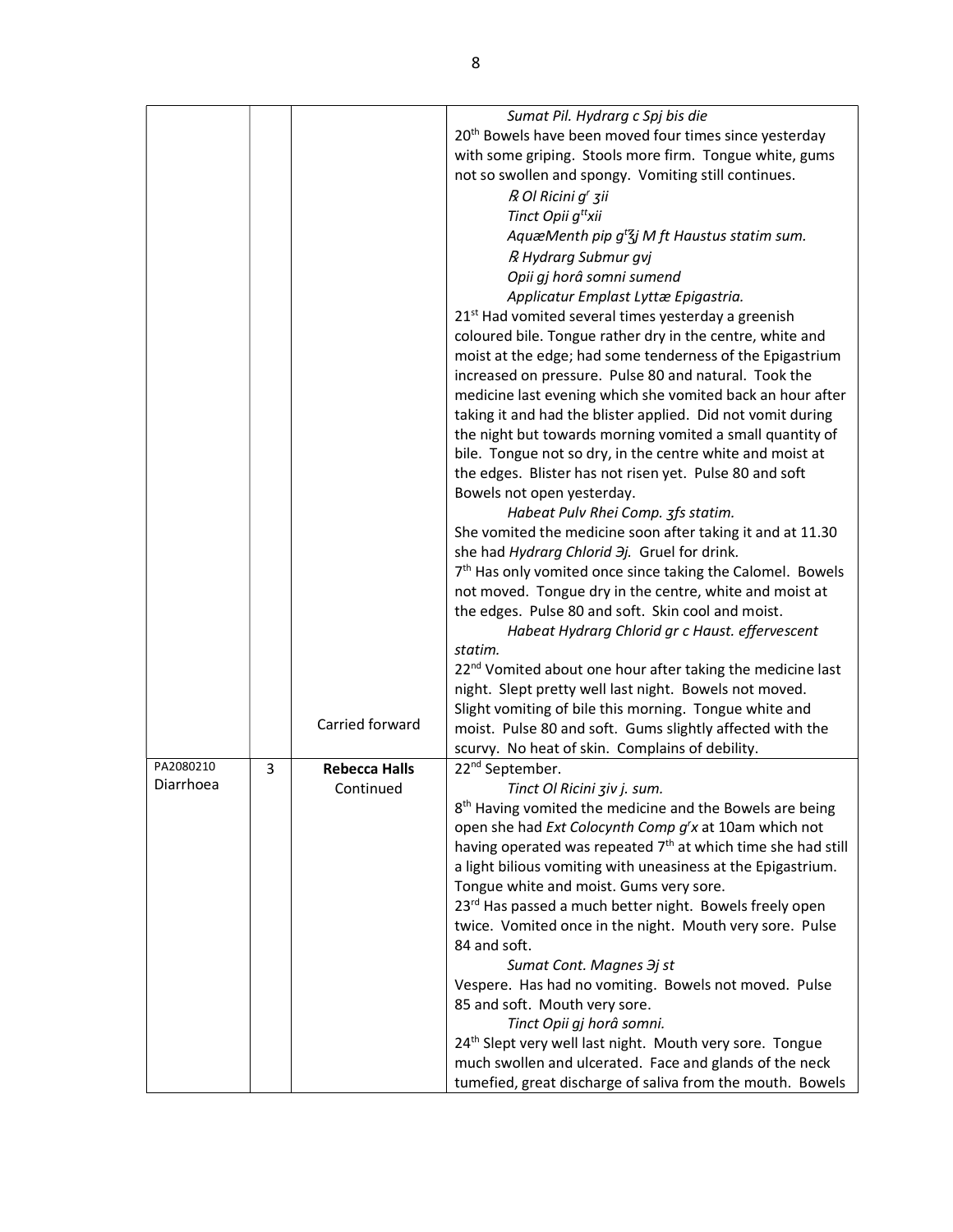|           |   |                      | not open. Has no pain at Epigastrium or vomiting. Pulse 80              |
|-----------|---|----------------------|-------------------------------------------------------------------------|
|           |   |                      | and rather sharp. Slight heat of skin.                                  |
|           |   |                      | Sumat Ol Ricini zvj et ut repetatur post horâ quatuor                   |
|           |   |                      | Habeat Garg. acid Sulphat. Dilut pro rn.                                |
|           |   |                      | Mutton broth and Rice meal.                                             |
|           |   |                      | 8th Bowels not moved during the day. Mouth little less                  |
|           |   |                      | swollen, has taken some nourishment & tonic.                            |
|           |   |                      | R Mist. Nitrat Potass. 3j                                               |
|           |   |                      | Tinct Opii g'xxv M ft Haust. statim sumend.                             |
|           |   |                      | 25 <sup>th</sup> Slept pretty well last night and mouth rather better.  |
|           |   |                      | Bowels have not been opened. Pulse 80 and rather weak.                  |
|           |   |                      | Has taken some wine during the night.                                   |
|           |   |                      | Habeat Pulv Jalapa Comp 3fs statim ut Gargarism                         |
|           |   |                      | Pulv. Cinchonæ c Acid Sulph. Dilut pro rn.                              |
|           |   |                      | Noon – about an hour since she got out of bed and went to               |
|           |   |                      | the close stool where she fainted, and when sent for I found            |
|           |   |                      | her pulseless, breathing nearly perceptible, had her                    |
|           |   |                      | immediately replaced in bed and after some time she began               |
|           |   |                      | to rally, by the use of stimulants to the nose and Liq Vol              |
|           |   |                      | Cornu Cervi and wine by the mouth. On coming to herself                 |
|           |   |                      | she complained of pain across the Umbilicus from the                    |
|           |   |                      | griping of the medicine.                                                |
| Diarrhoea | 3 | <b>Rebecca Halls</b> | 25 <sup>th</sup> Pulse good, very weak. Strict injunctions given not to |
|           |   | Continued            | allow her to get up but use the bed pan. Is much debilitated            |
|           |   |                      | from the exertion. To have wine repeatedly.                             |
|           |   |                      | R Liq Vol Cornu Cervi g'xxv.                                            |
|           |   |                      | Aquæ $\frac{7}{3}$ j M fiat Haust pro re nata.                          |
|           |   |                      | Vespere. Has been improving since last report taking                    |
|           |   |                      | nourishment and wine. Bowels not moved.                                 |
|           |   |                      | Continuatur Haust ut supra                                              |
|           |   |                      | 26 <sup>th</sup> Did not sleep well but improved this morning and more  |
|           |   |                      | cheerful. Mouth better and can open it. Bowels not moved.               |
|           |   |                      | Pulse stronger.                                                         |
|           |   |                      | Sumat Ol. Ricini ziv statim ut capiat post horâ                         |
|           |   |                      | quatuor.                                                                |
|           |   |                      | Cont. Garg pro rn. Vin Rub, et nutrientia.                              |
|           |   |                      | 7 <sup>th</sup> Bowels freely open three times. Mouth getting better.   |
|           |   |                      | Sumat Tinct Opii g'xxv Aquæ 3j horâ somni.                              |
|           |   |                      | 27 <sup>th</sup> Slept well all night and feels better today. Mouth     |
|           |   |                      | getting better. Pulse 84 and firmer. Has no complaint but<br>debility   |
|           |   |                      | Cont. Gargarisma. Vin rub. et nutrientia.                               |
|           |   |                      | Repetatur Haustus Anodyn horâ                                           |
|           |   |                      | 28 <sup>th</sup> Improving in every respect, slept well. Bowels open    |
|           |   |                      | once. Pulse 84 and natural. Tongue and Mouth much                       |
|           |   |                      | better.                                                                 |
|           |   |                      | Continuatur omnia ut antea.                                             |
|           |   |                      | 30 <sup>th</sup> Has no complaint but debility and sore mouth.          |
|           |   |                      | R. Disulphat Quin gj                                                    |
|           |   |                      | Vin Alb. $\zeta$ j M fiat Haustus bis die                               |
|           |   |                      | Continuatur somni statim.                                               |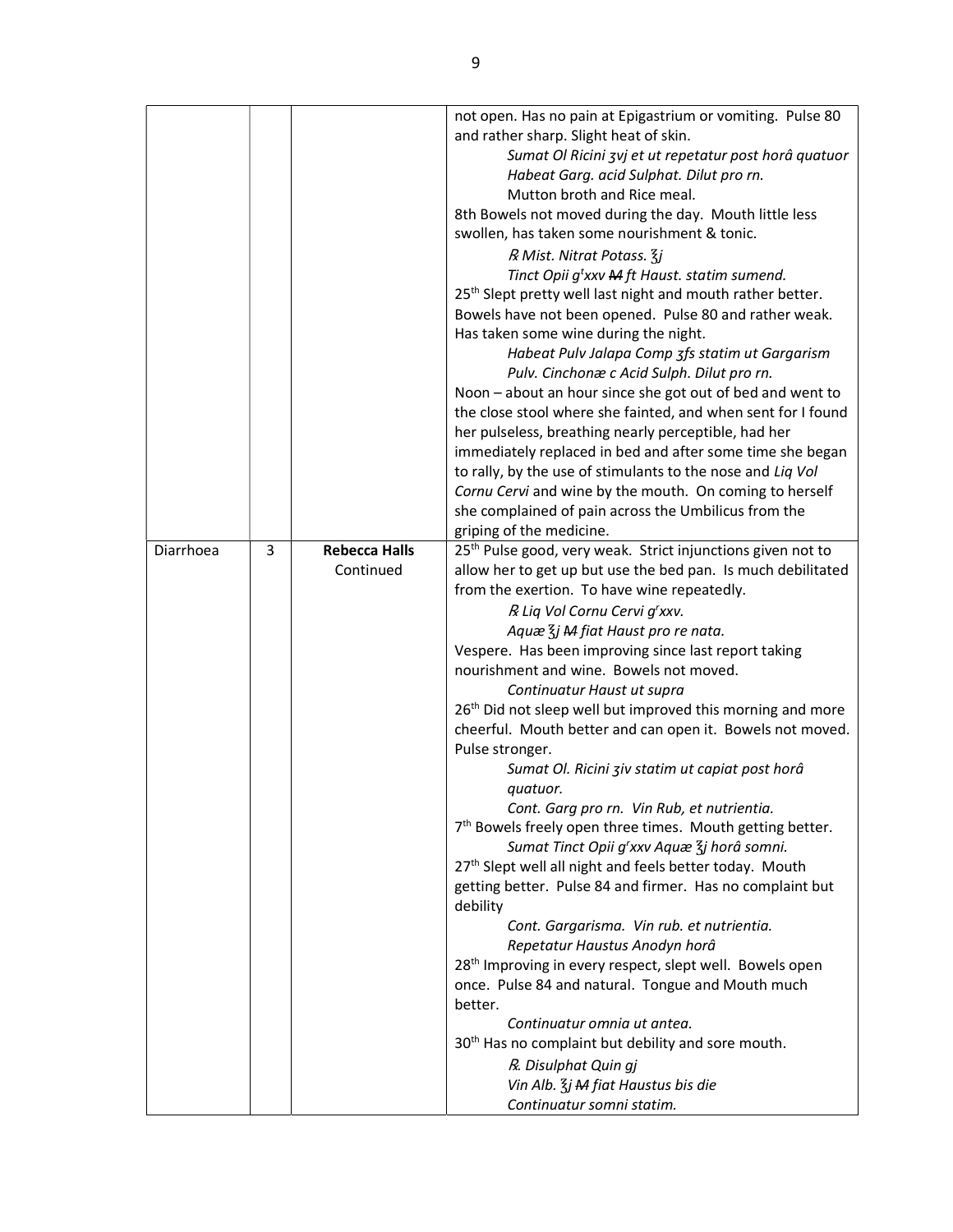|           |   |                          | 5 <sup>th</sup> October. Bowels not moved the last three days. Mouth             |
|-----------|---|--------------------------|----------------------------------------------------------------------------------|
|           |   |                          | nearly well.                                                                     |
|           |   |                          | Sumat Pulv. Rhei Comp 3j st.                                                     |
|           |   |                          | Contin' Garg et Vin c mistura, drink Haust st.                                   |
|           |   |                          | 20 <sup>th</sup> She has followed the same treatment from the 5 <sup>th</sup> to |
|           |   |                          | this date, taking the tonics of Disulphate of Limonis white                      |
|           |   | 20 <sup>th</sup> October | wine took an occasional dose of Pulv Rhei Comp and today                         |
|           |   | Discharged Cured         | being quite well she was discharged cured.                                       |
| PA280211  | 4 | <b>Ann Gardner</b>       | 9 <sup>th</sup> October. Tongue clean. Bowels regular.                           |
| Scorbutus |   | Continued                | Cont. omnia ut antea et Vin Alb.                                                 |
|           |   |                          | 10 <sup>th</sup> Vomited last night after taken the medicine. Passed a           |
|           |   |                          | good night and no sickness this morning. Tongue clean.                           |
|           |   | <b>Æt 45 Convict</b>     | Pulse 80 and pretty strong. Sits up in bed without feeling                       |
|           |   | 1 October 1845           | weak. Gums white no bleeding. Bowels have not been                               |
|           |   | At Sea]                  | moved the last two days.                                                         |
|           |   |                          | Sumat Ol Ricini ft 3iv statim.                                                   |
|           |   |                          | Continuatur omnia ut antea. Omitt T.Opii horâ                                    |
|           |   |                          | somni                                                                            |
|           |   |                          | 11 <sup>th</sup> Bowels not moved from the Castor Oil yesterday.,                |
|           |   |                          | vomited soon after taking it. Slept well without the                             |
|           |   |                          | Anodyne last night. Tongue clean. Gums tender still white,                       |
|           |   |                          | no bleeding. Pulse 80 and pretty strong.                                         |
|           |   |                          | Sumat Pulv Rhei Comp 3fs ex Aq Menth pip statim                                  |
|           |   |                          | Continuatur omnia ut antea                                                       |
|           |   |                          | 12 <sup>th</sup> Bowels open three times since yesterday which has               |
|           |   |                          | produced some debility. Stomach has been very unstable,                          |
|           |   |                          | vomiting bilious matter. Tongue clear. Pulse 80 and rather                       |
|           |   |                          | weaker. No bleeding from the gums. Hardness and                                  |
|           |   |                          | Ecchymosis of right leg subsiding. Did not rest well last                        |
|           |   |                          | night.                                                                           |
|           |   |                          | Cont. Haust c Vin Alb ut nutrientia statim                                       |
|           |   |                          | purgans cretæ c aqua pro rn.                                                     |
|           |   |                          | 13 <sup>th</sup> Has had irritability of stomach at times yesterday and          |
|           |   |                          | this morning, arising in some measure from the violent                           |
|           |   |                          | motion of the vessel. Bowels moved twice yesterday.                              |
|           |   |                          | Tongue clean. Gums more firm. Pulse 84 and rather                                |
|           |   |                          | stronger.                                                                        |
|           |   |                          | Continuatur omnia statim                                                         |
|           |   |                          | 14 <sup>th</sup> Has had some bilious vomiting this morning. Vital               |
|           |   |                          | powers are somewhat lowered. Gums white, no bleeding.                            |
|           |   |                          | Bowels open. Pulse 80. Tongue clean. Swelling and                                |
|           |   |                          | Ecchymosis of the leg diminishing. Appetite not good                             |
|           |   |                          | R. Acidi Nitrici Dilut g'xxv.                                                    |
|           |   |                          | <b>Tinct Cinnam Comp 3fs</b>                                                     |
|           |   |                          | Aquæ $\frac{7}{3}$ j ft Haustus Capiat. ter die                                  |
|           |   |                          | Omitt Haust Camphorae c Sp Vol Cornu Cervi                                       |
|           |   |                          | Continuatur nutrientia ut omnia                                                  |
|           |   |                          | 15 <sup>th</sup> Has had less instability of stomach and has partaken of         |
|           |   |                          | more nourishment, refuses the wine and Lime juice. Bowels                        |
|           |   |                          | open. Tongue clean. Pulse 80. Gums white and becoming                            |
|           |   |                          |                                                                                  |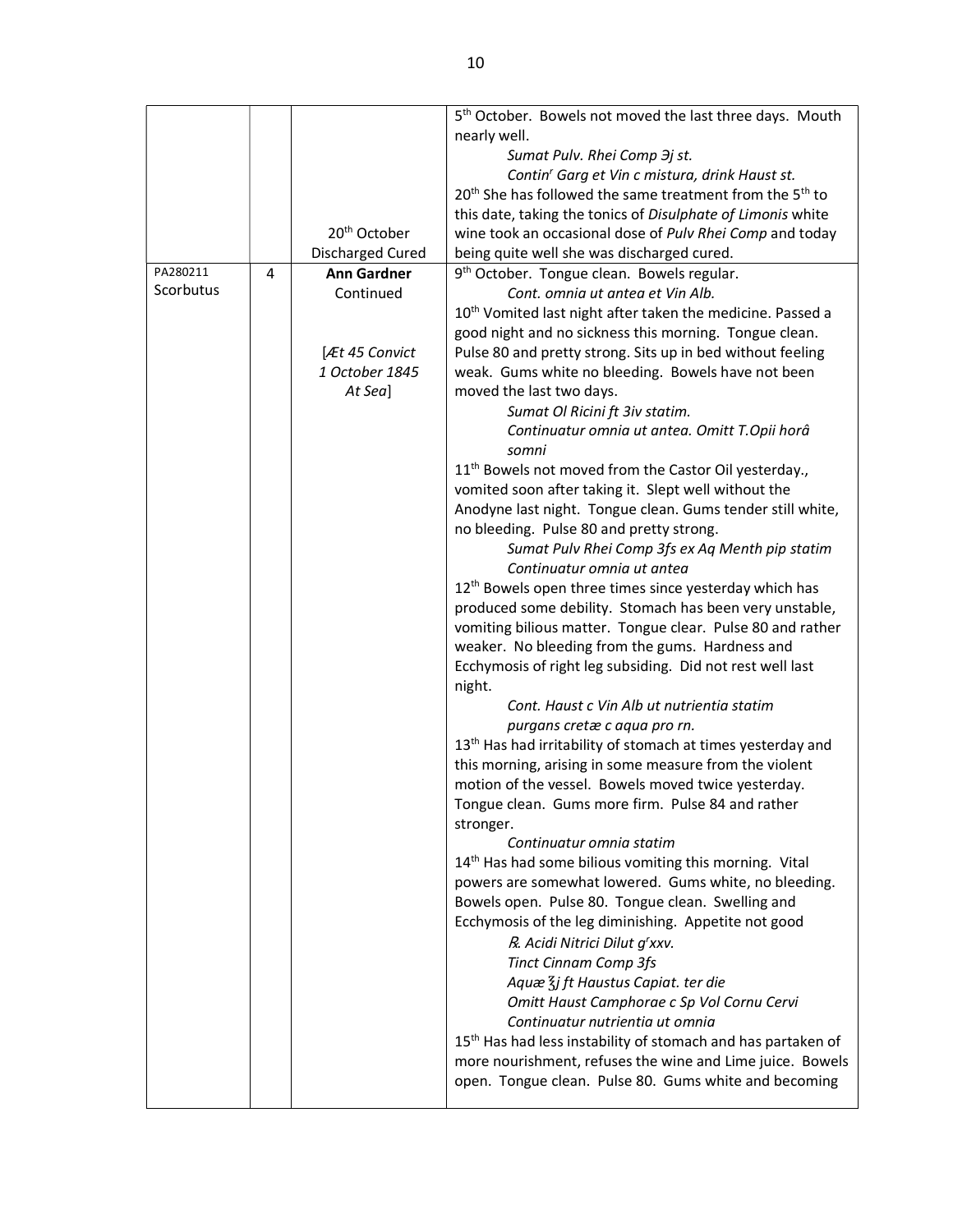|           |   |                                                    | firmer. Hardness and Ecchymosis of the legs subsiding,                                                                                                                                                                                                                                                                                                                                                                                                                                                                    |  |  |  |  |  |
|-----------|---|----------------------------------------------------|---------------------------------------------------------------------------------------------------------------------------------------------------------------------------------------------------------------------------------------------------------------------------------------------------------------------------------------------------------------------------------------------------------------------------------------------------------------------------------------------------------------------------|--|--|--|--|--|
|           |   | Carried forward                                    | during the night her feet became rather cold.                                                                                                                                                                                                                                                                                                                                                                                                                                                                             |  |  |  |  |  |
| Scorbutus | 4 | <b>Ann Gardner</b>                                 | 15 <sup>th</sup>                                                                                                                                                                                                                                                                                                                                                                                                                                                                                                          |  |  |  |  |  |
|           |   | Continued                                          | Continuatur omnia ut antea                                                                                                                                                                                                                                                                                                                                                                                                                                                                                                |  |  |  |  |  |
|           |   |                                                    | Omitt. Vin.                                                                                                                                                                                                                                                                                                                                                                                                                                                                                                               |  |  |  |  |  |
|           |   |                                                    | 16 <sup>th</sup> Stomach has been more composed and she has eaten                                                                                                                                                                                                                                                                                                                                                                                                                                                         |  |  |  |  |  |
|           |   |                                                    | more nourishment. Bowels regular. Pulse 80. Tongue                                                                                                                                                                                                                                                                                                                                                                                                                                                                        |  |  |  |  |  |
|           |   |                                                    | clean. Gums less white not spongy. Hardness and                                                                                                                                                                                                                                                                                                                                                                                                                                                                           |  |  |  |  |  |
|           |   |                                                    | Ecchymosis of the leg subsiding and she has rather                                                                                                                                                                                                                                                                                                                                                                                                                                                                        |  |  |  |  |  |
|           |   |                                                    | improved the last two days.                                                                                                                                                                                                                                                                                                                                                                                                                                                                                               |  |  |  |  |  |
|           |   |                                                    | Continuatur omnia ut antea                                                                                                                                                                                                                                                                                                                                                                                                                                                                                                |  |  |  |  |  |
|           |   |                                                    | 17 <sup>th</sup> Exerted herself too much yesterday in getting to the                                                                                                                                                                                                                                                                                                                                                                                                                                                     |  |  |  |  |  |
|           |   |                                                    | chair of ease, which she was strictly ordered not to do,                                                                                                                                                                                                                                                                                                                                                                                                                                                                  |  |  |  |  |  |
|           |   |                                                    | which brought on a slight stage of collapse by giving her a                                                                                                                                                                                                                                                                                                                                                                                                                                                               |  |  |  |  |  |
|           |   |                                                    | little brandy she soon rallied and passed a pretty good night.                                                                                                                                                                                                                                                                                                                                                                                                                                                            |  |  |  |  |  |
|           |   |                                                    | Pulse 80 not weak. Tongue clean. Bowels open twice                                                                                                                                                                                                                                                                                                                                                                                                                                                                        |  |  |  |  |  |
|           |   |                                                    | yesterday. Gums burning more naturally red no bleeding.                                                                                                                                                                                                                                                                                                                                                                                                                                                                   |  |  |  |  |  |
|           |   |                                                    | Hardness and Ecchymosis subsiding from the legs, as had a                                                                                                                                                                                                                                                                                                                                                                                                                                                                 |  |  |  |  |  |
|           |   |                                                    | better appetite.                                                                                                                                                                                                                                                                                                                                                                                                                                                                                                          |  |  |  |  |  |
|           |   |                                                    | Omitt Acid Nitrici Dilut. et Sumat                                                                                                                                                                                                                                                                                                                                                                                                                                                                                        |  |  |  |  |  |
|           |   |                                                    | R. Disulphat Quin gj                                                                                                                                                                                                                                                                                                                                                                                                                                                                                                      |  |  |  |  |  |
|           |   |                                                    | Vin Alb $\frac{7}{3}$ j ter die.                                                                                                                                                                                                                                                                                                                                                                                                                                                                                          |  |  |  |  |  |
|           |   |                                                    | Continuatur nutrientia ut antea                                                                                                                                                                                                                                                                                                                                                                                                                                                                                           |  |  |  |  |  |
|           |   |                                                    | 18 <sup>th</sup> Continues nearly in the same state, appetite slightly                                                                                                                                                                                                                                                                                                                                                                                                                                                    |  |  |  |  |  |
|           |   |                                                    | improving, hardness and ecchymosis slowly subsiding,                                                                                                                                                                                                                                                                                                                                                                                                                                                                      |  |  |  |  |  |
|           |   |                                                    | general health of body not worse.                                                                                                                                                                                                                                                                                                                                                                                                                                                                                         |  |  |  |  |  |
|           |   |                                                    | Cont omnia ut heri.                                                                                                                                                                                                                                                                                                                                                                                                                                                                                                       |  |  |  |  |  |
|           |   |                                                    | 19 <sup>th</sup> Is much annoyed by the rolling of the ship which                                                                                                                                                                                                                                                                                                                                                                                                                                                         |  |  |  |  |  |
|           |   |                                                    | worries very much, but in other respects is slightly                                                                                                                                                                                                                                                                                                                                                                                                                                                                      |  |  |  |  |  |
|           |   |                                                    | improving, has had no instability of stomach for some days,                                                                                                                                                                                                                                                                                                                                                                                                                                                               |  |  |  |  |  |
|           |   |                                                    | hardness and ecchymosis of legs subsiding. Does not like                                                                                                                                                                                                                                                                                                                                                                                                                                                                  |  |  |  |  |  |
|           |   |                                                    | wine.                                                                                                                                                                                                                                                                                                                                                                                                                                                                                                                     |  |  |  |  |  |
|           |   |                                                    | Cont. Haust Disulph. Quin.c Vin Alb. ut Nutrientia ut                                                                                                                                                                                                                                                                                                                                                                                                                                                                     |  |  |  |  |  |
|           |   |                                                    | antea.                                                                                                                                                                                                                                                                                                                                                                                                                                                                                                                    |  |  |  |  |  |
|           |   |                                                    | 20 <sup>th</sup> Passed a good night and has improved in appetite.                                                                                                                                                                                                                                                                                                                                                                                                                                                        |  |  |  |  |  |
|           |   |                                                    | Hardness and Ecchymosis of right leg has rather increased                                                                                                                                                                                                                                                                                                                                                                                                                                                                 |  |  |  |  |  |
|           |   |                                                    | today with more stiffness. Bowels regular.                                                                                                                                                                                                                                                                                                                                                                                                                                                                                |  |  |  |  |  |
|           |   |                                                    | Continuatur omnia ut antea                                                                                                                                                                                                                                                                                                                                                                                                                                                                                                |  |  |  |  |  |
|           |   |                                                    | 21 <sup>st</sup> Exerted herself too much yesterday in attempting to get                                                                                                                                                                                                                                                                                                                                                                                                                                                  |  |  |  |  |  |
|           |   |                                                    | out of bed, to have it made, which produced great debility,                                                                                                                                                                                                                                                                                                                                                                                                                                                               |  |  |  |  |  |
|           |   |                                                    | but rallied by stimulants. Today is rather debilitated, feels                                                                                                                                                                                                                                                                                                                                                                                                                                                             |  |  |  |  |  |
|           |   |                                                    |                                                                                                                                                                                                                                                                                                                                                                                                                                                                                                                           |  |  |  |  |  |
|           |   |                                                    |                                                                                                                                                                                                                                                                                                                                                                                                                                                                                                                           |  |  |  |  |  |
|           |   |                                                    |                                                                                                                                                                                                                                                                                                                                                                                                                                                                                                                           |  |  |  |  |  |
|           |   |                                                    |                                                                                                                                                                                                                                                                                                                                                                                                                                                                                                                           |  |  |  |  |  |
|           |   |                                                    |                                                                                                                                                                                                                                                                                                                                                                                                                                                                                                                           |  |  |  |  |  |
|           |   |                                                    |                                                                                                                                                                                                                                                                                                                                                                                                                                                                                                                           |  |  |  |  |  |
|           |   |                                                    |                                                                                                                                                                                                                                                                                                                                                                                                                                                                                                                           |  |  |  |  |  |
|           |   |                                                    |                                                                                                                                                                                                                                                                                                                                                                                                                                                                                                                           |  |  |  |  |  |
|           |   |                                                    |                                                                                                                                                                                                                                                                                                                                                                                                                                                                                                                           |  |  |  |  |  |
| PA2080212 | 4 | Carried forward<br><b>Ann Gardner</b><br>Continued | the motion of the ship very much. Appetite has not been so<br>good. Hardness of Leg rather less today.<br>Continuatur omnia ut antea<br>23rd Passed a pretty good night and seems stronger today.<br>Pulse 80. Tongue clean. Bowels regular. Feels giddy on<br>exerting herself too much or sitting up in bed.<br>22 <sup>nd</sup> October. No irritability of stomach. Hardness and<br>Ecchymosis rather on the decrease today.<br>Continuatur Haust. Disulph Quin. ut antea.<br>Continuatur Nutrientia c Vin Rubri Ziv. |  |  |  |  |  |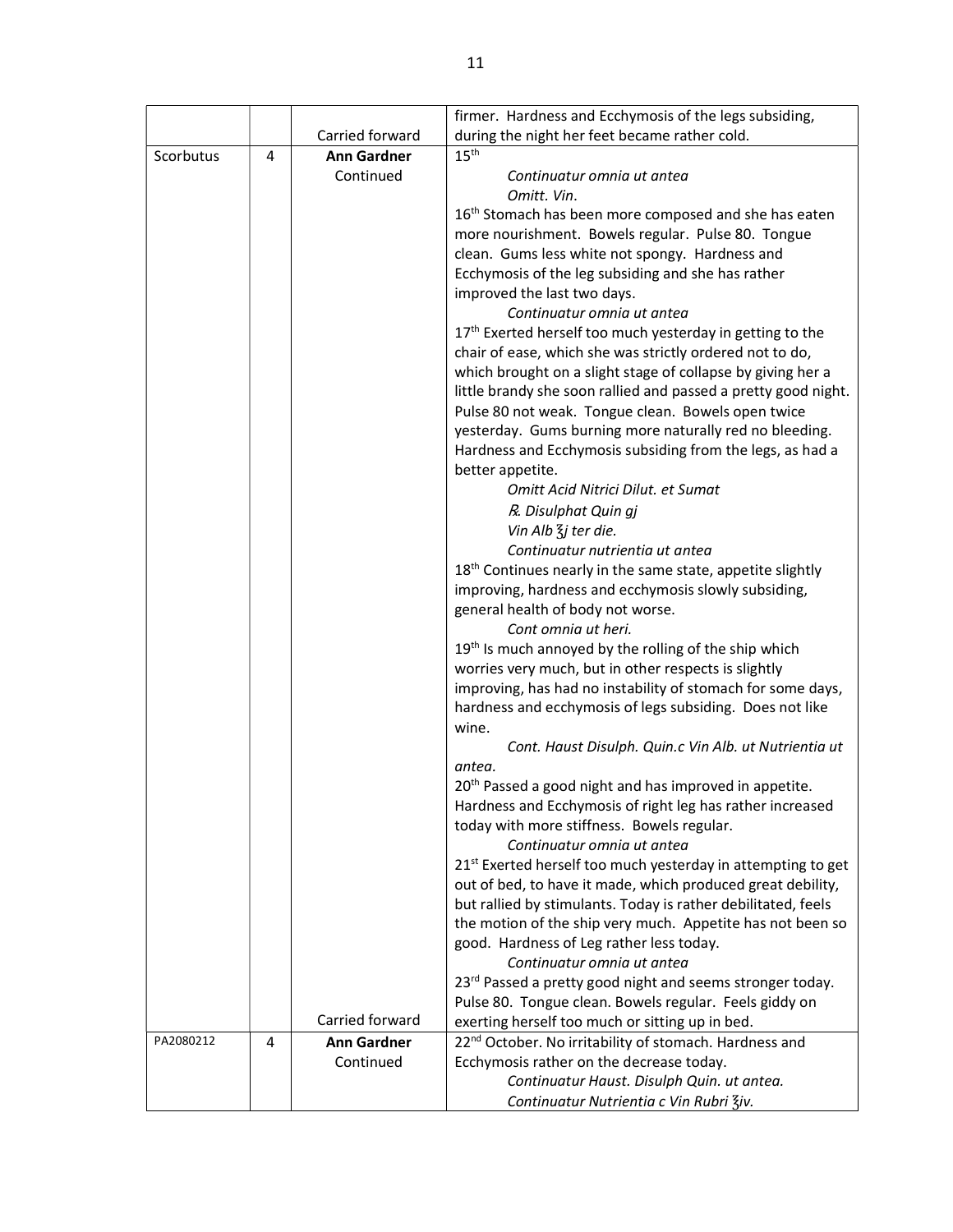|  | 23 <sup>rd</sup> Remains easily in the same state. Partakes of some       |
|--|---------------------------------------------------------------------------|
|  | nourishment which she keeps in her stomach. Bowels                        |
|  | regular.                                                                  |
|  | Continuatur omnia ut antea.                                               |
|  | 24 <sup>th</sup> Has had slight sickness of stomach this morning and      |
|  | complains of pain in the left side of the upper Jaw. Tongue               |
|  | clean. Bowels open. Pulse 80 not very firm. Hardness and                  |
|  | Ecchymosis of Leg rather less.                                            |
|  | Continuatur omnia ut antea.                                               |
|  | 25 <sup>th</sup> Stomach retention today. Pains of the Upper Jaw less.    |
|  | Bowels regular. Partook of more nourishment yesterday.                    |
|  | Hardness and ecchymosis of the Leg subsiding.                             |
|  | Continuatur omnia ut antea                                                |
|  | R. Spirit Æther Nitra 3fs                                                 |
|  | Tinct Opii g' xxv                                                         |
|  | Aquae $\frac{7}{3}$ j M fiat Haust hora somni sumendus                    |
|  | 26 <sup>th</sup> Remained very quiet and easy all night. Did not sleep    |
|  | much till towards morning. Has had slight attack of Pyrosis               |
|  | this morning. Tongue clean. Bowels open. Appetite bad.                    |
|  | Face less painful. Legs looking better. She complains much                |
|  | of debility, refuses meds.                                                |
|  | R. Carbonat Magnes g'xx                                                   |
|  | Aquæ Menth pip $\tilde{g}$ M ft Haust. sumend pro re nata.                |
|  | Continuatur omnia ut antea.                                               |
|  | 27 <sup>th</sup> Is much worse today. Has lost all her appetite and has a |
|  | great dislike for medicine. Legs has swollen and                          |
|  | ecchymosed. Tongue clean. Pulse 80 and rather weaker.                     |
|  | Feels an inclination to faint on sitting up in bed.                       |
|  | R. Spir. Vol. Cornu Cervi g'xxv                                           |
|  | Tinct Cinnamoni Comp 3fs                                                  |
|  | Mist. Camph. 3j M fiat Haust sexta quaqua hora                            |
|  | Omitt Haust Disulph Quin et Continuatur habeat c                          |
|  | vini.                                                                     |
|  | 28 <sup>th</sup> Partook of little or no nourishment yesterday. Refuses   |
|  | her Draught which always quiets her stomach. Had some                     |
|  | Brandy and astringents today which she liked. Bowels                      |
|  | moved once yesterday. Pulse 80 and weak. Feels sick and                   |
|  | faint when she sits up in bed. The Ecchymosis and hardness                |
|  | of leg less, but the upper and back part of the right Thigh is            |
|  | deeply ecchymosed. Has had no bleeding or sponginess of                   |
|  | the gums for some time.                                                   |
|  | 28 <sup>th</sup><br>R. Disulphat Quin g'ii                                |
|  | Tinct Camphor $\frac{7}{3}$ j M ft Haust sexta quaque hora sum.           |
|  | Omitt Haust Vol. C.C. et Continuatur nutrientia                           |
|  | 29 <sup>th</sup> Partook of more nourishment yesterday without any        |
|  | sickness of stomach. Bowels moved once yesterday and                      |
|  | once in the night, not purged. Slept some part of the night.              |
|  | Pulse 80. Tongue clear. In other respect as yesterday.                    |
|  | Complains very much of the rolling of the ship.                           |
|  | Continuatur omnia ut antea.                                               |
|  |                                                                           |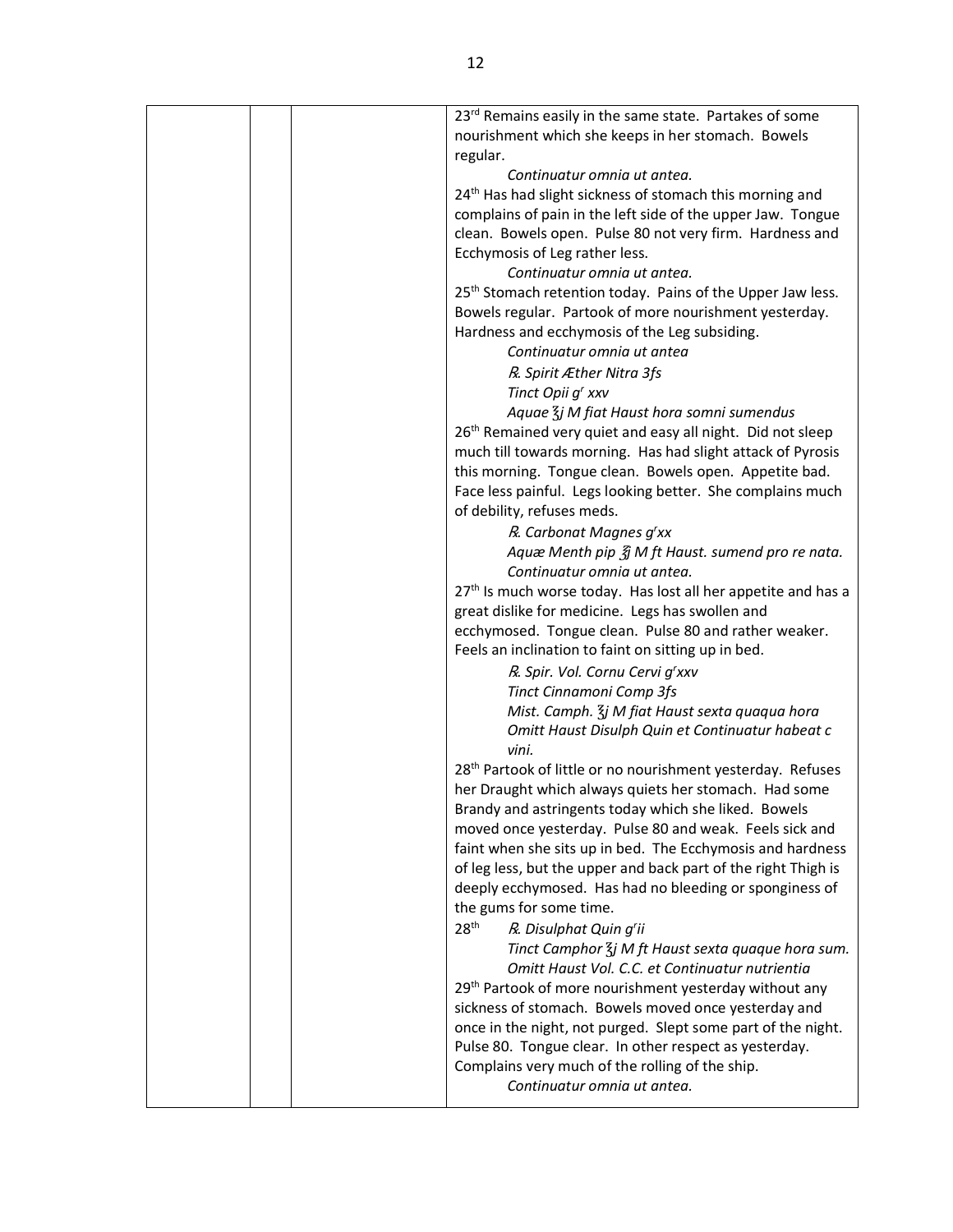|           |   |                    | 30 <sup>th</sup> Left side of the mouth and gums spongy, a small           |
|-----------|---|--------------------|----------------------------------------------------------------------------|
|           |   |                    | collection of matter had formed in the inside of the cheek                 |
|           |   |                    | which burst today. Has had some sickness of stomach today                  |
|           |   |                    | which the Quininæ appears to check. Bowels open once.                      |
|           |   |                    | Stools returned. Pulse 80 and weak, refuses the tonic, takes               |
|           |   |                    | a little Branch and retains. Ecchymosis and Hardness of legs               |
|           |   |                    | subsiding.                                                                 |
|           |   |                    | Continuatur omnia ut antea.                                                |
|           |   |                    | 31 <sup>st</sup> Rested well last night and has rallied this morning., has |
|           |   |                    | had slight vomiting. Pulse 80 and weak. Tongue clean.                      |
|           |   |                    | Hardness and Ecchymosis of Legs bad. Gums not bleeding.                    |
|           |   |                    | Bowels regular. Has took of more nourishment yesterday                     |
|           |   |                    | and some Brandy and water.                                                 |
|           |   |                    | Continuatur Haust Disulph Quin. Haust Anodyn et                            |
|           |   |                    | Nutrientia c Brandy & water.                                               |
|           |   |                    | 1 <sup>st</sup> November. Rested pretty well last night and on the         |
|           |   |                    | whole is not weaker today. Has had no vomiting this                        |
|           |   |                    | morning, but her appetite is very bad. Pulse 80. The Leg                   |
|           |   |                    | has improved much in appearance the last two days.                         |
|           |   |                    | Scorbutic appearance of leg subsiding.                                     |
|           |   |                    | Continuatur omnia ut antea.                                                |
|           |   |                    | Habeat gargarismi Pulv Cinchonæ c Acid Sulph                               |
|           |   |                    | Dilut.                                                                     |
|           |   |                    | 2 <sup>nd</sup> Passed a good night but feels more debilitated this        |
|           |   |                    | morning, has no appetite, takes a little or no nourishment.                |
|           |   |                    | Gums and roof of the mouth spongy. Tongue pale and                         |
|           |   |                    | clean. Pulse 80 and very weak. Has had no vomiting this                    |
|           |   |                    | morning, the Quininæ settles well on the stomach, has great                |
|           |   |                    | dislike to meats and wines, takes a little Brandy and water in             |
|           |   |                    | Scorbutics. Appearance of leg subsiding.                                   |
|           |   |                    | Continuatur omnia ut antea.                                                |
|           |   |                    | 3rd Partook of some nut currant tart yesterday which she                   |
|           |   |                    | liked very much, passed a good night, no vomiting. Pulse 80                |
|           |   |                    | and not as weak as yesterday. Complains of her mouth and                   |
|           |   | Carried forward    | throat being sore. Gums spongy, no bleeding.                               |
| PA2080213 | 4 | <b>Ann Gardner</b> | 3rd November. Says all the gargles make her sick, finds cold               |
| Scorbutus |   | Continued          | Tea the best, hardness of the leg rapidly subsiding,                       |
|           |   |                    | ecchymosis the same. Quininæ and Camphor Mistura rests                     |
|           |   |                    | well on the stomach.                                                       |
|           |   |                    | Continuatur omnia ut antea                                                 |
|           |   |                    | Gargarisma Aluminum Pro rn                                                 |
|           |   |                    | 4 <sup>th</sup> Slept good deal last night and talked a good deal in her   |
|           |   |                    | sleep, vomited a little now. Is much weaker. Gums spongy,                  |
|           |   |                    | no bleeding. Tongue pale. Bowels open yesterday. Pulse                     |
|           |   |                    | 80 and weak. Partook of no nourishment yesterday. Had a                    |
|           |   |                    | little Brandy and water. Retains no medicine, the leg is                   |
|           |   |                    | much diminished in size. Countenance redness.                              |
|           |   |                    | Continuatur Haust Disulph. Quin. Haust Anodyne et                          |
|           |   |                    | omnini nutrientia. Brandy & water.                                         |
|           |   |                    | 5 <sup>th</sup> Appears gradually sinking, incapable of taking             |
|           |   |                    | nourishment. Pulse 80 and weak. Wanders a little in her                    |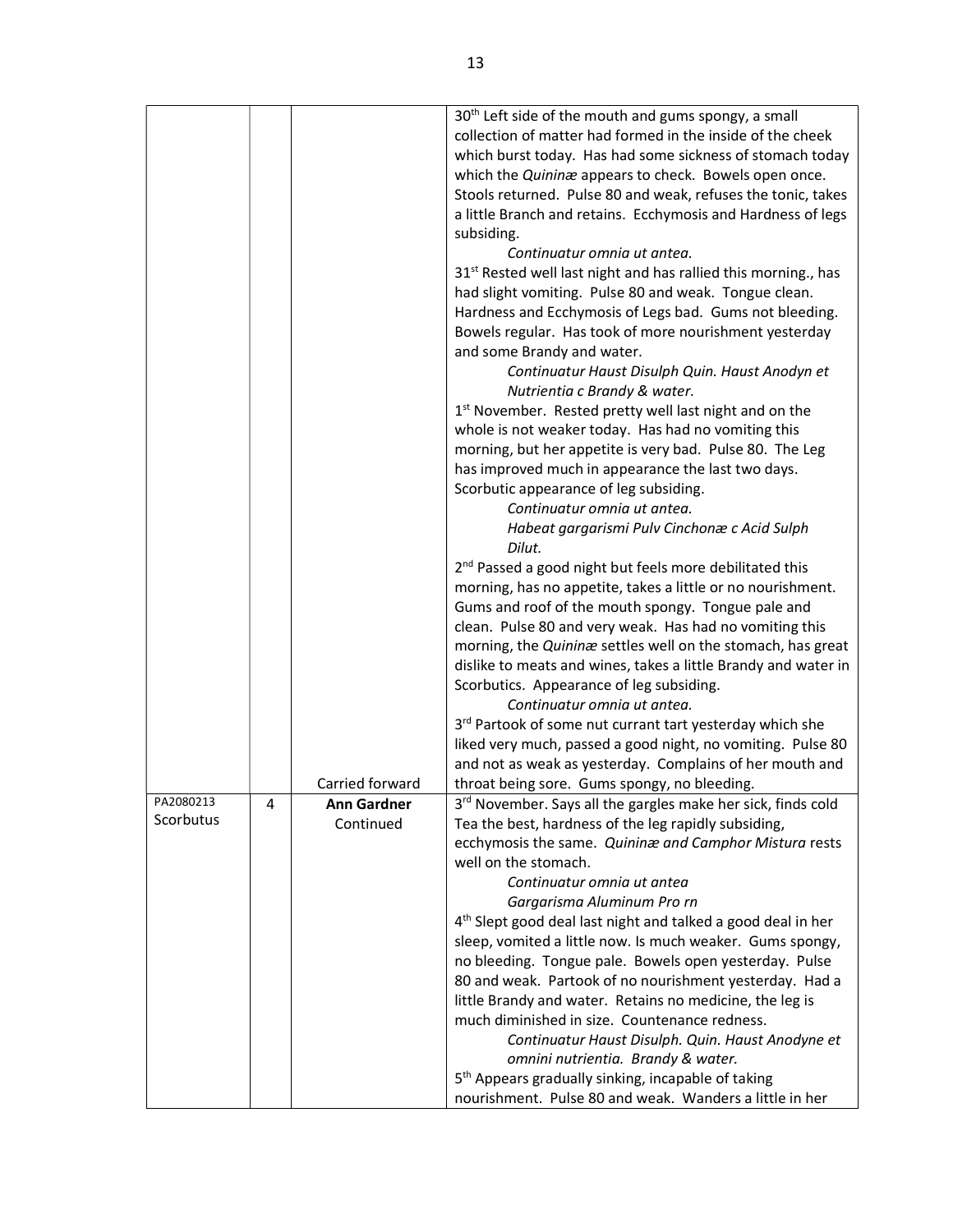|           |   |                                                                                                   | sleep. Bowels rather purged this morning, hardness and<br>ecchymosis of the leg subsiding.<br>Continuatur omnii ut antea<br>6 <sup>th</sup> Had been purged three times yesterday. Stools black,<br>vomited twice green bilious matter. She had last night Pil<br>Hydrarg g'iii [?gj], since which she has not been vomited or<br>purged. Slept well. Pulse 80 and rather stronger. Tongue<br>clean, gums look a little better. Throat painful, legs much<br>better. Has taken a little more nourishment at breakfast<br>than she usually has<br>R. Carbonate Magnes g'x.<br>Aquæ Menth pip $\overline{\xi}$ j statim sumend<br>Continuatur omnii ut antea<br>7 <sup>th</sup> Has rallied a good deal since yesterday and partaken of<br>more nourishment, but is very weak. Bowels open.<br>Hardness and thickness of the leg subsiding. Pulse 80.<br>Tongue clean.<br>Continuatur Omnii ut antea<br>8 <sup>th</sup> Has remained nearly in the same state since yesterday.<br>Is much debilitated. Pulse 80 and weak. Tongue clean.<br>Gums spongy no bleeding. Countenance pale and fleshy,<br>thickness and hardness of the leg subsiding, at 10am she<br>was sent to the Colonial Hospital at Hobart Town.                                                                                                                                                                                                                                                                                                                                                                                                                                       |
|-----------|---|---------------------------------------------------------------------------------------------------|-------------------------------------------------------------------------------------------------------------------------------------------------------------------------------------------------------------------------------------------------------------------------------------------------------------------------------------------------------------------------------------------------------------------------------------------------------------------------------------------------------------------------------------------------------------------------------------------------------------------------------------------------------------------------------------------------------------------------------------------------------------------------------------------------------------------------------------------------------------------------------------------------------------------------------------------------------------------------------------------------------------------------------------------------------------------------------------------------------------------------------------------------------------------------------------------------------------------------------------------------------------------------------------------------------------------------------------------------------------------------------------------------------------------------------------------------------------------------------------------------------------------------------------------------------------------------------------------------------------------------------------------------------|
| Epilepsia | 5 | <b>Margaret Murphy</b><br>Æt 111/2 years<br>Convict's child<br>31 <sup>st</sup> October<br>at Sea | Attacked about 10 <sup>th</sup> last evening with violent griping pains in<br>the bowels, which the abdominal muscles were drawn into<br>hard knots attended with violent screaming. Pulse natural.<br>Bowels constipated. She had Hydrard Chlorid g'v c Tinct Opii<br>g'xxv - Aquæ Menth pip 3j, which relieved the violent griping<br>pains and in about half an hour afterwards returned, racked<br>with Epilepsia which lasted about half an hour, during which<br>time she was rather violent, after the fit she fell asleep and<br>slept for several hours. On waking she had great animosity<br>to one of the Prisoners. Bowels not open. Pulse 80 and soft,<br>eyes rather wild not bloodshot. Constantly talking to herself<br>and wanting to bite people around her. The Mother of the<br>child states that she has laboured under mental aberrations,<br>which varies from this mania, but that the child never has.<br>She had at 7am Pulv Jalap. C. 3j, and had cold water applied<br>to her head. After this she soon fell asleep again and at<br>11am woke quite sensible when spoken to but constantly<br>talking of things foreign to her condition. Bowels not<br>moved.<br>Sumat Ol Ricini 3vj statim.<br>7 pm Bowels have been moved twice freely. Pulse natural.<br>Skin cool. Eyes not as wild and is more rational.<br>Sumat Hyd. Chlorid g'ii Ext Cal. Comp g'iii statim<br>1 November. Slept well last night and got up this morning,<br>will not remain in bed. Pulse 80 and soft. Eyes look natural.<br>Pupils rather dilated. Is constantly talking and claiming<br>everything is belonging to her. Bowels have been very |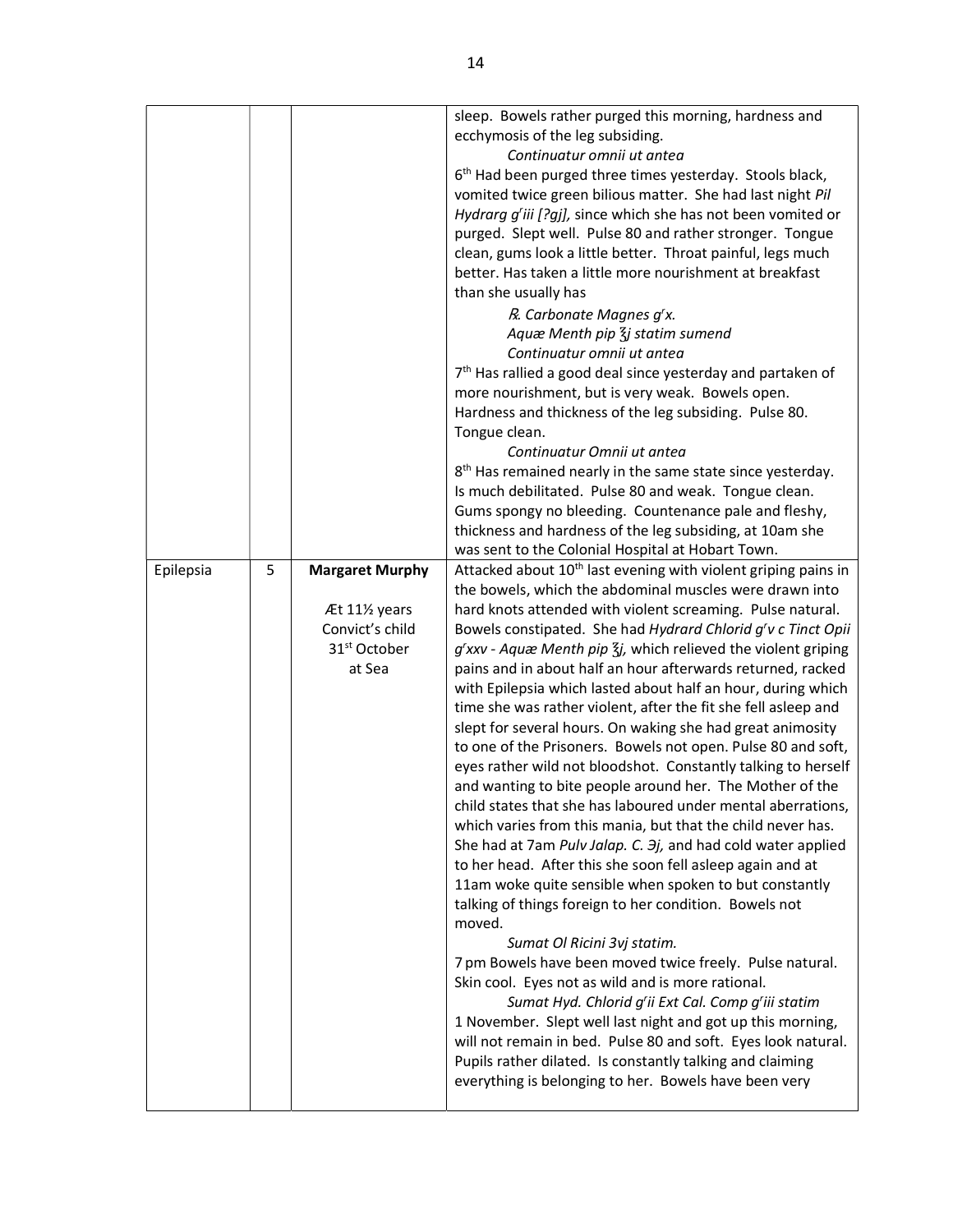|               |   |                          | freely purged. Tongue furred. Breath sickly. Is very wily                |  |  |  |  |  |  |
|---------------|---|--------------------------|--------------------------------------------------------------------------|--|--|--|--|--|--|
|               |   |                          | and knowing.                                                             |  |  |  |  |  |  |
|               |   |                          | Sumat Hydrarg Chlorid g'vj statijm                                       |  |  |  |  |  |  |
|               |   |                          | Abradetur capillus et application Lotio frigida capiti                   |  |  |  |  |  |  |
|               |   |                          | Capiat Pulv Julap. Comp 3fs prn.                                         |  |  |  |  |  |  |
|               |   |                          | Habeat Pil Hydrargy [Spj] horâ somni ut applicator                       |  |  |  |  |  |  |
|               |   |                          | Emplast Lyttæ nuchæ capitis.                                             |  |  |  |  |  |  |
|               |   |                          | 2 <sup>nd</sup> Bowels freely opened twice yesterday and vomited         |  |  |  |  |  |  |
|               |   |                          | once. Had little sleep last night and is rather more exerted             |  |  |  |  |  |  |
|               |   |                          | today. Face slightly flushed. Pulse 86 and rather full. Pulled           |  |  |  |  |  |  |
|               |   |                          | the blister off last night soon after it was put on which has            |  |  |  |  |  |  |
|               |   |                          | had no effect. Is constantly repeating a few words, knows                |  |  |  |  |  |  |
|               |   |                          | everyone and has a great antipathy to some, has difficulty in            |  |  |  |  |  |  |
|               |   |                          | repeating some words especially the commencement of a                    |  |  |  |  |  |  |
|               |   | Carried forward          | word of three syllables. Has no violent propensities.                    |  |  |  |  |  |  |
| PA280214      | 5 | <b>Margaret Murphy</b>   | 2 <sup>nd</sup> November. Fiat V.S. ad 3x which flowed slowly and she    |  |  |  |  |  |  |
|               |   | Continued                | made every attempt to assist it being done, after this                   |  |  |  |  |  |  |
|               |   |                          | bleeding she was less talkative and went to sleep.                       |  |  |  |  |  |  |
|               |   |                          | Sumat Pulv Jalap C Hij. Tinct Opii Pil Hydrarg Chlorid                   |  |  |  |  |  |  |
|               |   |                          | gv. horâ somni et Applicat <sup>n</sup> Emplast Lyttæ nuche              |  |  |  |  |  |  |
|               |   |                          | capitis.                                                                 |  |  |  |  |  |  |
|               |   |                          | 3rd Bowels only moved once yesterday and again this                      |  |  |  |  |  |  |
|               |   |                          | morning. Very restless last night from the blister which has             |  |  |  |  |  |  |
|               |   |                          | risen well. Is now fully rational but silly in her manner -              |  |  |  |  |  |  |
|               |   |                          | knows everyone and is very quiet.                                        |  |  |  |  |  |  |
|               |   |                          | Pulse natural. Tongue clean. Dressed the blister.                        |  |  |  |  |  |  |
|               |   |                          | Sumat Pulv. Jalap. C $\partial j$ et Pil Purg j horâ somni.              |  |  |  |  |  |  |
|               |   |                          | 4 <sup>th</sup> Bowels freely open yesterday and again this morning. Is  |  |  |  |  |  |  |
|               |   |                          | regaining her natural faculties, but is still rather silly in her        |  |  |  |  |  |  |
|               |   |                          | manner and has difficulty in pronouncing some words.                     |  |  |  |  |  |  |
|               |   |                          | Pulse natural. Tongue clean. Blister discharging freely.                 |  |  |  |  |  |  |
|               |   |                          | 5 <sup>th</sup> Gradually regaining her mental powers, but still rather  |  |  |  |  |  |  |
|               |   |                          | silly. Tongue clean. Bowels freely open. No hardness or                  |  |  |  |  |  |  |
|               |   |                          | pain anywhere.                                                           |  |  |  |  |  |  |
|               |   |                          | 6 <sup>th</sup> Generally improving in mental powers, still some         |  |  |  |  |  |  |
|               |   |                          | difficulty in speaking and rather silly.                                 |  |  |  |  |  |  |
|               |   |                          | Sumat Pulv. Jalap Comp 3fs statim.                                       |  |  |  |  |  |  |
|               |   |                          | 7 <sup>th</sup> Had another attack of Epilepsia last evening from which  |  |  |  |  |  |  |
|               |   |                          | she soon recovered, but her intellectual powers are weaker               |  |  |  |  |  |  |
|               |   | 8 <sup>th</sup> November | today. Bowels freely open yesterday.                                     |  |  |  |  |  |  |
|               |   | Hospital                 | Sumat Hydrarg Chlorid g' v horâ somni.                                   |  |  |  |  |  |  |
|               |   | <b>Hobart Town</b>       | 8 <sup>th</sup> Sent to Hospital at Hobart Town.                         |  |  |  |  |  |  |
| Caries of the | 6 | <b>JaneTaylor</b>        | Discharged from the Sick List on 18 <sup>th</sup> of September cured for |  |  |  |  |  |  |
| Inferior      |   |                          | caries of the Inferior Maxillary Bone during which time a                |  |  |  |  |  |  |
| Maxillary     |   | Æt 42 Convict            | large portion of that bone came away by the mouth. Within                |  |  |  |  |  |  |
| Bone          |   | 3 <sup>rd</sup> November | the last three weeks the ulcer has opened again on the left              |  |  |  |  |  |  |
|               |   | At Sea                   | side of that bone about one inch from the chin and at its                |  |  |  |  |  |  |
|               |   |                          | under front, discharging a thin ichorous fluid and with a                |  |  |  |  |  |  |
|               |   |                          | prolapses to the bottom of the ulcer, the bone can be felt               |  |  |  |  |  |  |
|               |   |                          | rough and carries the only tooth remaining on the side of                |  |  |  |  |  |  |
|               |   |                          | the jaw is the back molar, which is looser and painful.                  |  |  |  |  |  |  |
|               |   |                          |                                                                          |  |  |  |  |  |  |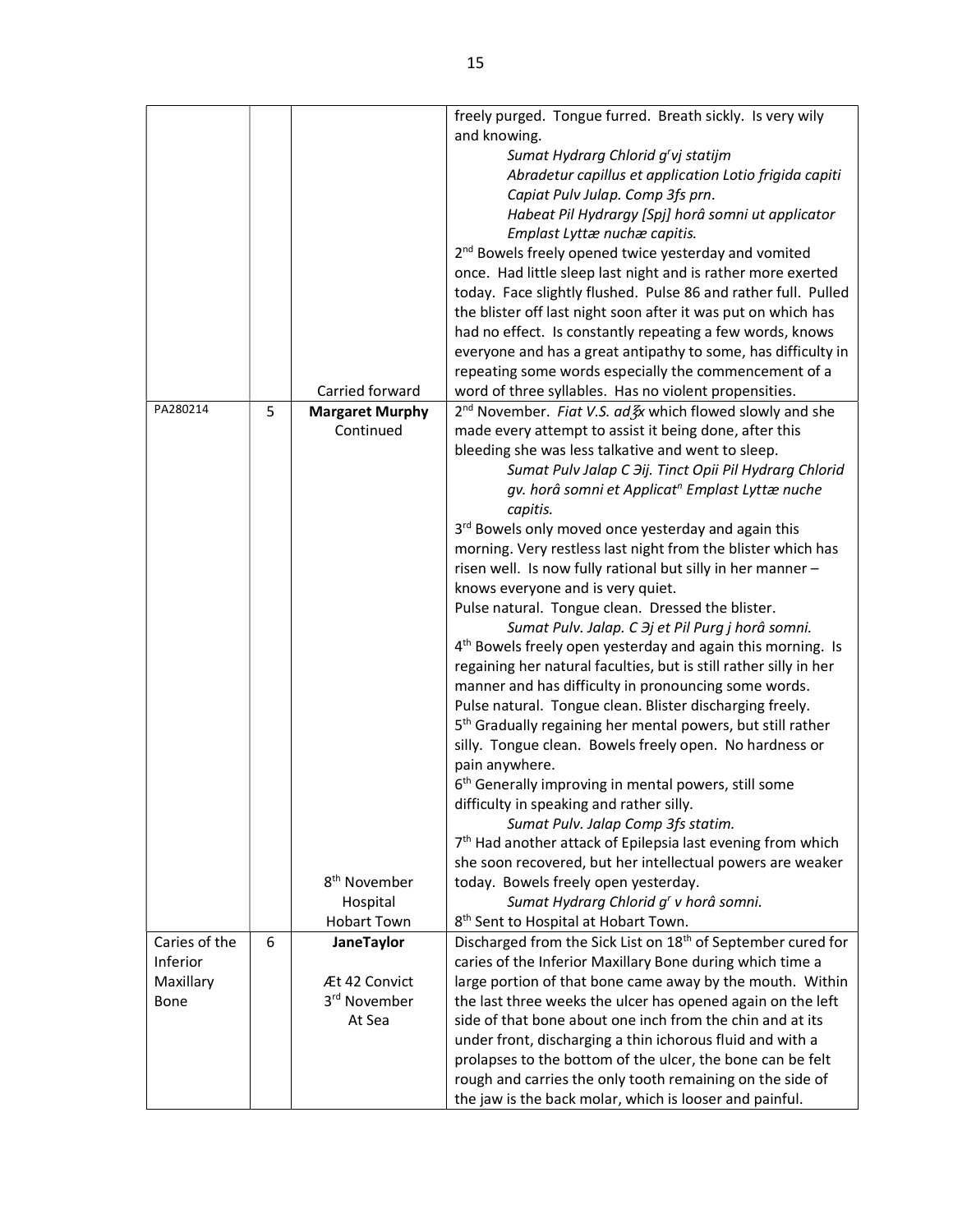|                       |                |                           | States she has laboured under this disease for some time                |  |  |  |  |  |  |
|-----------------------|----------------|---------------------------|-------------------------------------------------------------------------|--|--|--|--|--|--|
|                       |                |                           | and several portions of bone have come away also. The                   |  |  |  |  |  |  |
|                       |                |                           | ulcer has healed. Dressed the ulcer simply.                             |  |  |  |  |  |  |
|                       |                |                           | Gargarisma Acidi Nitrici Dilut pro rn.                                  |  |  |  |  |  |  |
|                       |                |                           | 4 <sup>th</sup> Ulcer was the same                                      |  |  |  |  |  |  |
|                       |                |                           | Continuatur ut antea                                                    |  |  |  |  |  |  |
|                       |                |                           | 5 <sup>th</sup> Ulcer still discharging a thin ichorous fluid. Gums red |  |  |  |  |  |  |
|                       |                |                           | swollen and spongy.                                                     |  |  |  |  |  |  |
|                       |                |                           | Rx. Disulph. Quin g'j                                                   |  |  |  |  |  |  |
|                       |                |                           | Vin Alb. $\frac{2}{3}$ j M ft Haust bis die                             |  |  |  |  |  |  |
|                       |                |                           | Continuatur gargarisma.                                                 |  |  |  |  |  |  |
|                       |                |                           | 8 <sup>th</sup> Ulcers are the same, mouth still sore, Gums spongy.     |  |  |  |  |  |  |
|                       |                |                           | Continuatur horâ somni ut antea.                                        |  |  |  |  |  |  |
|                       |                | 12 <sup>th</sup> November | 10 <sup>th</sup> Ulcer continues                                        |  |  |  |  |  |  |
|                       |                |                           |                                                                         |  |  |  |  |  |  |
|                       |                | Hospital                  | Continuatur omnia                                                       |  |  |  |  |  |  |
|                       |                | <b>Hobart Town</b>        | 12 <sup>th</sup> Sent to Hospital at Hobart Town.                       |  |  |  |  |  |  |
| PA280215<br>Scorbutus | $\overline{7}$ | <b>Mary Hamilton</b>      | Complained last evening of pains in her knees and loins with            |  |  |  |  |  |  |
|                       |                |                           | difficulty of walking, on examining her knees found several             |  |  |  |  |  |  |
|                       |                | Æt 40 Convict             | ecchymosed spots, hardness and tumefaction of the calves                |  |  |  |  |  |  |
|                       |                | 4 <sup>th</sup> November  | of the legs and loins. Gums spongy and slightly bleeding.               |  |  |  |  |  |  |
|                       |                | At Sea                    | Tongue clean. Appetite good. Bowels regular. Is nursing                 |  |  |  |  |  |  |
|                       |                |                           | and has two children at the breast both of them healthy,                |  |  |  |  |  |  |
|                       |                |                           | had last night Pulv Ipecac C g'x at bed time.                           |  |  |  |  |  |  |
|                       |                |                           | R Disulphat Quin g'j                                                    |  |  |  |  |  |  |
|                       |                |                           | Vin Alb $\zeta$ j M ft Haustus ter die sumendus.                        |  |  |  |  |  |  |
|                       |                |                           | Linimentum Ammoniæ [?]                                                  |  |  |  |  |  |  |
|                       |                |                           | food, drink and wine.                                                   |  |  |  |  |  |  |
|                       |                |                           | 5 <sup>th</sup> Swelling of the knees and legs are the same. Bowels     |  |  |  |  |  |  |
|                       |                |                           | regular. Tongue clean. Gums not so spongy or bleeding.                  |  |  |  |  |  |  |
|                       |                |                           | Pulse natural.                                                          |  |  |  |  |  |  |
|                       |                |                           | Continuatur omnia ut heri                                               |  |  |  |  |  |  |
|                       |                |                           | Gargarisma Aluminous pro rn                                             |  |  |  |  |  |  |
|                       |                |                           | 6 <sup>th</sup> Swelling of legs and knees are the same. Tongue clean.  |  |  |  |  |  |  |
|                       |                |                           | Bowels regular. Gums red and receding from the teeth, no                |  |  |  |  |  |  |
|                       |                |                           | bleeding.                                                               |  |  |  |  |  |  |
|                       |                |                           |                                                                         |  |  |  |  |  |  |
|                       |                |                           | Continuatur Disulph. Quin et Liniment                                   |  |  |  |  |  |  |
|                       |                |                           | Habeat purgans Pulv Cinchon c Acid Sulph. Dilut.                        |  |  |  |  |  |  |
|                       |                | 8 <sup>th</sup> November  | pro rn                                                                  |  |  |  |  |  |  |
|                       |                |                           | 7 <sup>th</sup> Continues now the same. Tongue clean. Bowels regular,   |  |  |  |  |  |  |
|                       |                | Hospital                  | gums no so spongy.                                                      |  |  |  |  |  |  |
|                       |                | <b>Hobart Town</b>        | Continuatur omnia ut antea                                              |  |  |  |  |  |  |
|                       |                |                           | 8 <sup>th</sup> Has slightly improved. Sent to Hospital at Hobart Town. |  |  |  |  |  |  |
| Rheumatismus          | 8              | <b>Jane Elson</b>         | Is nursing and has a child at the breast. Complained                    |  |  |  |  |  |  |
|                       |                |                           | yesterday of pains in the limbs and loins with slight fever.            |  |  |  |  |  |  |
|                       |                | Æt 20 Convict             | Had Hydr. Chlorid gv. Pulv Jalap Comp Jij which operated                |  |  |  |  |  |  |
|                       |                | 5 <sup>th</sup> November  | freely and at night Pulv Ipecac C g'x. At present the pain of           |  |  |  |  |  |  |
|                       |                | At Sea                    | the back is gone but the pains in the knees still continue.             |  |  |  |  |  |  |
|                       |                |                           | Pulse 84. Slight heat of skin. Tongue clean and moist.                  |  |  |  |  |  |  |
|                       |                |                           | Rx Vin Colchici g'xv                                                    |  |  |  |  |  |  |
|                       |                |                           | Mist Nit Pot. $\zeta$ j M ft Haust ter die sumend. c Tinct              |  |  |  |  |  |  |
|                       |                |                           | Opii g' xxv horâ somni.                                                 |  |  |  |  |  |  |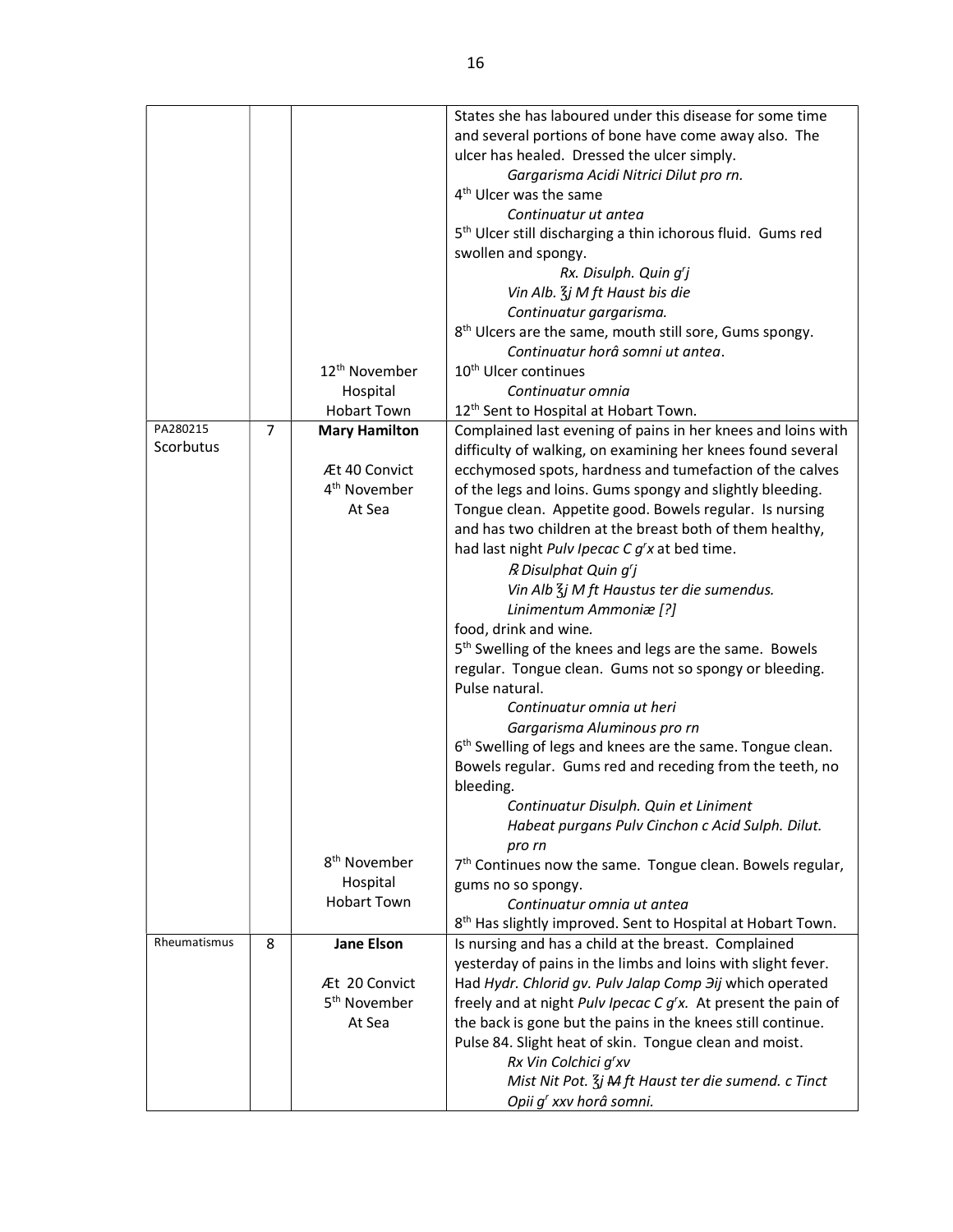|  |                                      |                             | 6 <sup>th</sup> Pains rather easier today, slept pretty well. Bowels<br>freely open yesterday. Pulse 86. Less heat of skin. Tongue<br>clean.<br>Continuatur Haustus ut heri<br>R Pil Hydrarg giii<br>Pulv Ipecac gj M ft Pil bis die sumend. |  |  |
|--|--------------------------------------|-----------------------------|----------------------------------------------------------------------------------------------------------------------------------------------------------------------------------------------------------------------------------------------|--|--|
|  |                                      |                             | 7 <sup>th</sup> Pains of the knees removed today with more fever. Skin<br>hot and dry. Pulse 90. Tongue white. Bowels much purged.<br>Tinct V.S. ad Zxvi                                                                                     |  |  |
|  |                                      |                             | R Pil Hydrarg g'iii<br>Pulv Ipecac.<br>Opii āā gj M ft. Pil ter die sumend.                                                                                                                                                                  |  |  |
|  | 8 <sup>th</sup> November<br>Hospital | Omitt Haust c Vin Colchici. |                                                                                                                                                                                                                                              |  |  |
|  |                                      |                             | 8 <sup>th</sup> Pains much relieved with less fever, was sent to Hospital                                                                                                                                                                    |  |  |
|  |                                      | <b>Hobart Town</b>          | this morning.                                                                                                                                                                                                                                |  |  |

#### PA280216

### A NOSOLOGICAL SYNOPSIS of the Sick Book kept during the Period of this Journal, in conformity with the 30<sup>th</sup> Article of the Surgeons' Instructions.

| <b>Diseases</b>        |                |                       | <b>Numbers</b>          |                  |           |                |                                                         |
|------------------------|----------------|-----------------------|-------------------------|------------------|-----------|----------------|---------------------------------------------------------|
|                        |                |                       |                         |                  |           |                |                                                         |
| Nosologically arranged | Total          | Discharged<br>to Duty | Sent to the<br>Hospital | Died on<br>Board | Invalided | Remaining      | No of such cases as<br>are detailed in<br>both Journals |
| Pyrexiæ                |                |                       |                         |                  |           |                |                                                         |
| Ord. I. Febres.        |                |                       |                         |                  |           |                |                                                         |
| Intermittentes         |                |                       |                         |                  |           |                |                                                         |
| Quotidiana<br>Tertiana |                |                       |                         |                  |           |                |                                                         |
| Febris                 | $\mathbf{1}$   |                       |                         | $\mathbf{1}$     |           | $\overline{2}$ |                                                         |
| Continuæ. Synochus     |                |                       |                         |                  |           |                |                                                         |
| Typhus                 |                |                       |                         |                  |           |                |                                                         |
|                        |                |                       |                         |                  |           |                |                                                         |
| Ord. II. Phlegmasiæ.   |                |                       |                         |                  |           |                |                                                         |
| Phlogosis              | $\overline{2}$ | $\overline{2}$        |                         |                  |           |                |                                                         |
| <b>Bronchitis</b>      | 1              |                       | 1                       |                  |           |                | $\mathbf{1}$                                            |
| Rheumatismus           | 5              | 4                     | 1                       |                  |           |                | 8                                                       |
| Opthalmia              | 1              | 1                     |                         |                  |           |                |                                                         |
| CynancheParotidæ       | $\mathbf 1$    | $\mathbf 1$           |                         |                  |           |                |                                                         |
| Podagra                | $\overline{2}$ | $\overline{2}$        |                         |                  |           |                |                                                         |
| Ord. III. Exanthemata. |                |                       |                         |                  |           |                |                                                         |
| Variola                |                |                       |                         |                  |           |                |                                                         |
| Rubeola                |                |                       |                         |                  |           |                |                                                         |
| Erysipelas             |                |                       |                         |                  |           |                |                                                         |
| Vaccina                |                |                       |                         |                  |           |                |                                                         |
| Aphthae                | $\mathbf{1}$   | 1                     |                         |                  |           |                |                                                         |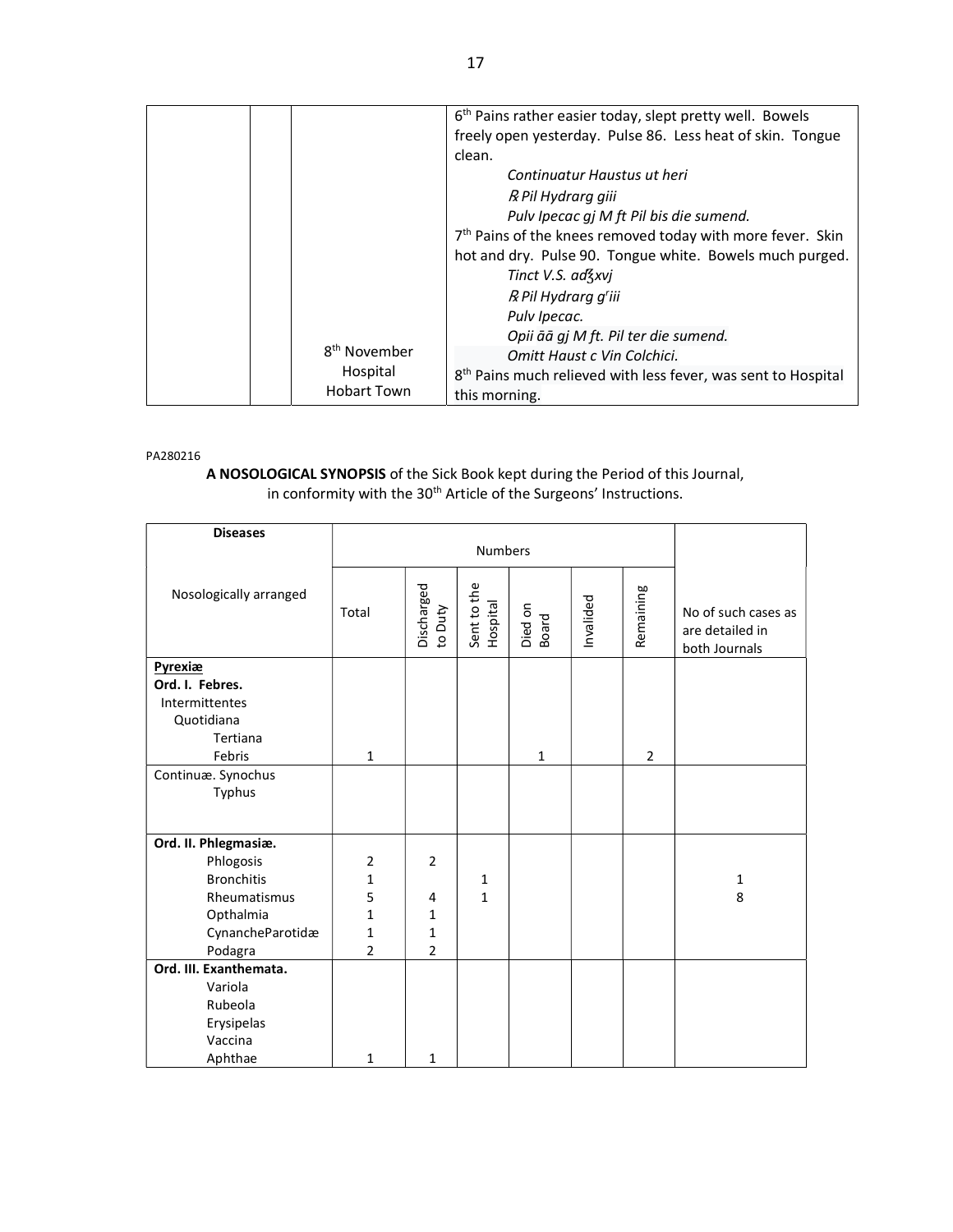| Ord. IV. Hæmorrhagiæ.             |                |                |                |  |              |
|-----------------------------------|----------------|----------------|----------------|--|--------------|
| Hæmoptysis                        |                |                |                |  |              |
| Phthisis incipiens                |                |                |                |  |              |
| Phthisis confirmata               |                |                |                |  |              |
| Hæmorrhois                        | $\mathbf{1}$   | $\mathbf 1$    |                |  |              |
| Ord. V. Profluvia.                |                |                |                |  |              |
| Catarrhus                         | $\overline{2}$ | $\overline{2}$ |                |  |              |
| Dysenteria                        |                |                |                |  |              |
| <b>Neuroses</b>                   |                |                |                |  |              |
| Ord. I. Comata.                   |                |                |                |  |              |
| Apoplexia                         |                |                |                |  |              |
| Ord. II Adynamiæ.                 |                |                |                |  |              |
| Dyspepsia                         | 6              | 6              |                |  |              |
|                                   |                |                |                |  |              |
| Ord. III. Spasmi.<br>Asthma       |                |                |                |  |              |
| Diarrhœa                          | 10             | 10             |                |  | 3            |
| Colica                            | $\mathbf{1}$   | $\mathbf{1}$   |                |  |              |
| Epilepsia                         | $\mathbf{1}$   |                | $\mathbf{1}$   |  | 5            |
|                                   |                |                |                |  |              |
| Ord. IV. Vesaniæ.                 |                |                |                |  |              |
| Amentia                           |                |                |                |  |              |
| Mania                             |                |                |                |  |              |
|                                   |                |                |                |  |              |
| Cachexiæ                          |                |                |                |  |              |
| Ord. I. Marcores.                 |                |                |                |  |              |
| Tabes                             |                |                |                |  |              |
| Ord. II. Intumescentiæ.           |                |                |                |  |              |
| Anasarca                          |                |                |                |  |              |
| Ascites                           |                |                |                |  |              |
| Hydrothorax                       |                |                |                |  |              |
| Ord. III. Impetigines.            |                |                |                |  |              |
| Syphilis                          | $\mathbf 1$    | $\mathbf{1}$   |                |  |              |
| Scrophula                         |                |                |                |  |              |
| Icterus<br>Scorbutus              | $\overline{2}$ |                | $\overline{2}$ |  | $4 \times 7$ |
|                                   |                |                |                |  |              |
| Locales                           |                |                |                |  |              |
| Ord. I. Dysæstgesiæ.<br>Amaurosis |                |                |                |  |              |
|                                   |                |                |                |  |              |
| Ord. II. Dysorexiæ.               |                |                |                |  |              |
| Ord. III. Dyscinesiæ.             |                |                |                |  |              |
| Ord. IV. Apocenoses.              |                |                |                |  |              |
| Gonorrhoea                        |                |                |                |  |              |
|                                   |                |                |                |  |              |
| Ord. V. Epischeses.               |                |                |                |  |              |
| Ischuria                          |                |                |                |  |              |
| Obstipatio                        |                |                |                |  |              |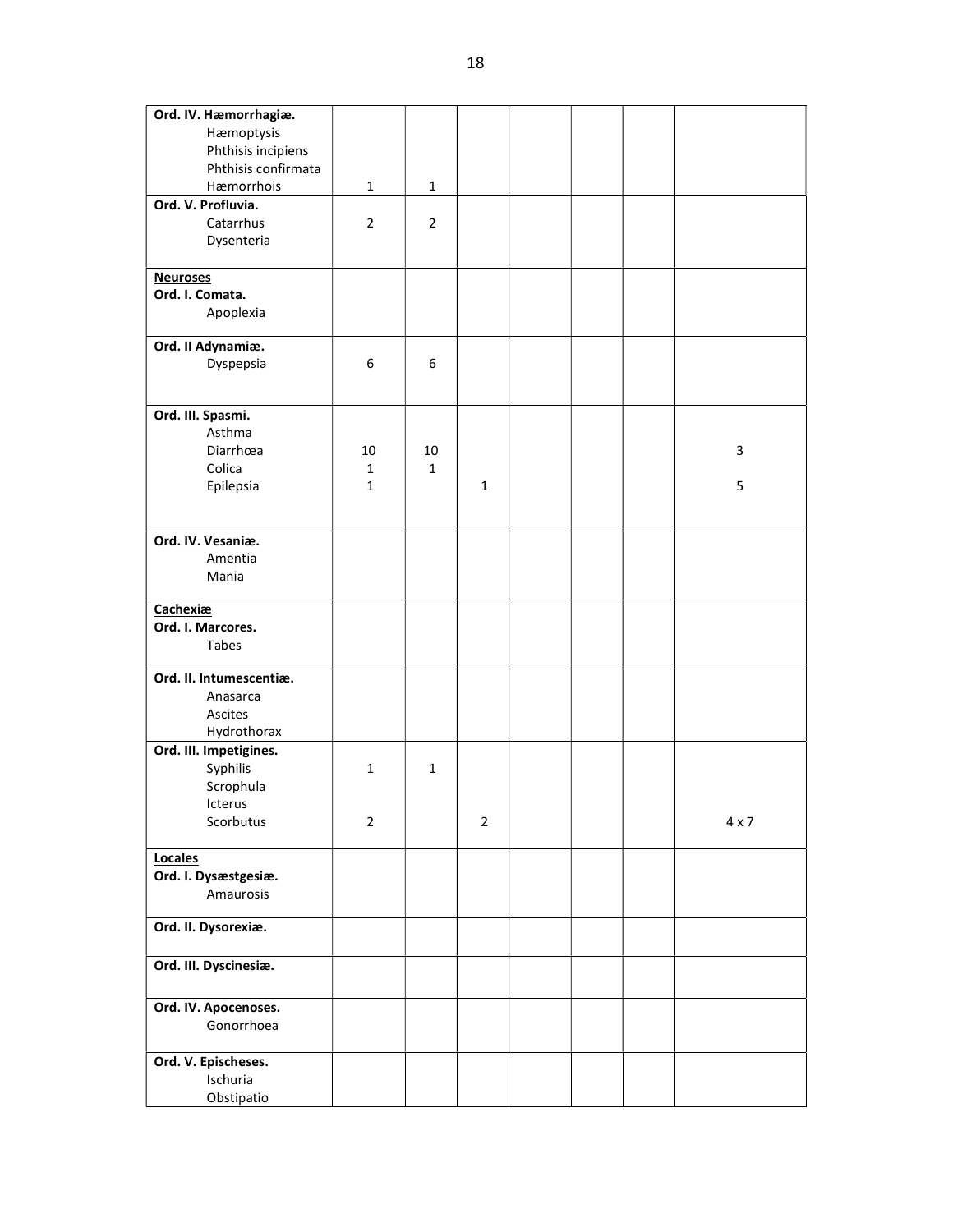| Ord. VI. Tumores.<br>Aneurisma |    |    |   |   |  |   |
|--------------------------------|----|----|---|---|--|---|
|                                |    |    |   |   |  |   |
| Ord. VII. Ectopiæ.             |    |    |   |   |  |   |
| Hernia                         |    |    |   |   |  |   |
| Prolapsus                      |    |    |   |   |  |   |
| Ord. VIII. Dialyses.           |    |    |   |   |  |   |
| Vulnus                         |    | 1  |   |   |  |   |
| Colica                         | ำ  | 1  | 1 |   |  | 6 |
| Parturition                    |    |    |   |   |  |   |
| <b>GENERAL TOTAL</b>           | 42 | 35 | 6 | 1 |  |   |
|                                |    |    |   |   |  |   |

PA280217 & PA280218

### GENERAL REMARKS

 The Lloyds Female Convict Ship fitted out at Deptford, dropped down the river from that place to Woolwich on the 17<sup>th</sup> of July 1845 and on the following day I examined one hundred and seventy Female Prisoners at the Millbank Prison all of them apparently enjoving good health. On July 19<sup>th</sup> seventy Prisoners with eight of their children were received on board from the Millbank Prison and on the  $20<sup>th</sup>$  the remaining one hundred Female Prisoners with nine of their children arrived from the same Establishment. On the 26<sup>th</sup> the Lloyds sailed from Woolwich and finally from the Downs on the 29<sup>th</sup> of July and anchored in the River Derwent off Hobart Town Van Diemen's Land on the 7th of November following, being under the passage in one hundred and four days and all the Prisoners were landed on the 12<sup>th</sup> of November. The Lloyds had no reason to put into any Port on her passage out. The Prisoners have been healthy during the voyage on first starting they suffered very severely from seasickness, from which they recovered in about a fortnight or three weeks. Constipated Bowels have been very frequent among them. Towards the latter part of the voyage the Prisoners fell off in appearance, some complaining of cold and Rheumatic pains occasioned by their feet being continually wet from their shoes being in a defective state and the Upper Deck constantly wet from shipping seas.

 One case had spongy gums but no other symptoms of Scurvy. All those disembarked were healthy at the time, although not quite so stout as they had been a fortnight previously. During the period of this Journal, forty-two cases have been placed on the Sick List (six of whom have been Convict's children), thirty-five have been discharged cured, six sent to Hospital (one being a Convict's child) one died on board a convict's child and one child born on the 22<sup>nd</sup> of October. Eight lines have been inserted in the Journal, are the only ones requiring any particular mention. Of the forty-two cases admitted in the Sick List they have consisted of one case of fever in a Convict's child which proved fatal is detailed in the Journal Case 2. Two cases of Phlogosis which have been slight and soon yielded to the usual means. The case of Opthalmia presenting nothing worthy of notice. The Case of Cynanche Parotidæa was slight and soon yielded to mild means. One case of Bronchitis which has been on the Sick List nearly the whole of the passage and has been sent to the Hospital is detailed in Case 1. Five cases of Rheumatismus, four have been discharged cured and one sent to the Hospital is detailed in Case 8. Two cases of Podagra occurring in the same person, an old woman who has been free from an attack for the last six weeks. One case of Aphthae in a Convict's child which soon yielded to the usual means. One case of